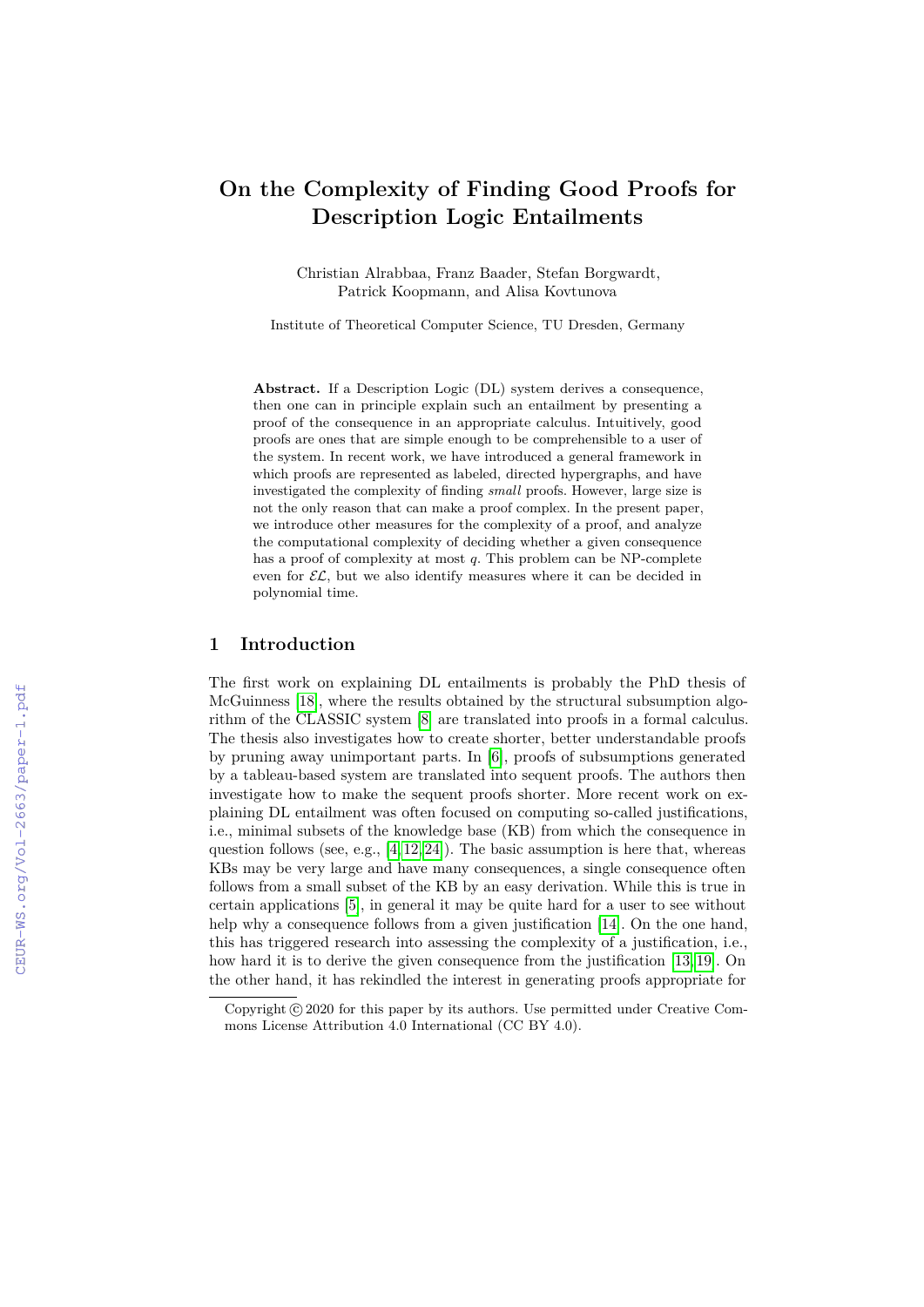human consumption. For example, the explanation plugin for the ontology editor Protégé described in [\[15\]](#page-12-0) cannot only produce justfications, but can also display proofs, provided that proofs of an appropriate form are returned by the employed reasoner, an assumption that is, e.g., satisfied by the reasoner ELK [\[16\]](#page-12-1). While these proofs are represented in the formal syntax employed by Protégé, the work reported in [\[19,](#page-13-0) [22,](#page-13-1) [23\]](#page-13-2) uses ontology verbalization techniques to translate proofs into natural language text.

Recently, we have investigated the complexity of deciding whether proofs of a certain size exist, which is measured in the number of steps involved in the proof [\[1\]](#page-11-0). Instead of concentrating on a specific DL and proof calculus or reasoner for this DL, we used a general framework in which proofs are represented as labeled, directed, acyclic hypergraphs whose vertices are labeled with axioms and hyperedges correspond to sound derivation steps. Note that such proofs need not be tree-shaped since a single axiom can be reused in multiple inference steps, thereby reducing the overall size of the proof. To abstract away from implementation details, we assume that a reasoner (called *deriver* to distinguish it from an actual implemented system) generates a so-called derivation structure, which consists of possible proof steps, from which actual proofs can be constructed. For example, if we consider the consequence-based reasoning approaches for the DLs  $\mathcal{EL}$  and  $\mathcal{ELI}$  described in [\[3\]](#page-11-1), then we could obtain a derivation structure for a given KB and consequence by collecting all (finitely many) instantiated classification rules. The  $\mathcal{EL}$  reasoner ELK actually returns such a derivation structure, which however only contains the rule instances that have actually been used during the reasoning process.

In this paper, we extend the results of [\[1\]](#page-11-0) by considering more measures of *proof complexity* (other than size), with the ultimate goal of finding proofs that are easy to understand for users. In a recent user study [\[7\]](#page-12-2), for example, it was observed that proof understandability can be influenced by the structure (e.g. linear vs. several independent reasoning threads), the complexity of the individual reasoning steps (e.g. whether a combination of quantifiers is involved), the representation of the domain (e.g. abstract concept and role names vs. long domain-specific names), and the overall format (e.g. graphical vs. textual).

In this paper, we consider a few possible approaches to defining proof complexity, where we focus on the overall structure of the proof. For this reason, we are not interested in the complexity/weight of individual axioms or inference steps, which has already been investigated in the literature [\[13,](#page-12-3) [20\]](#page-13-3). For most of the paper, we use the *size* of an axiom (or group of axioms) as a proxy for their complexity, but it is easy to substitute other measures from the literature.

We now list a few approaches for defining proof complexity, which we discuss throughout this paper.

- 1. A proof is at least as hard to understand as its hardest axiom.
- 2. The complexity of a proof is the sum (product, average, . . . ) of all weights of its axioms.
- 3. As a special case of the previous item, the number of axioms constituting the proof defines its complexity.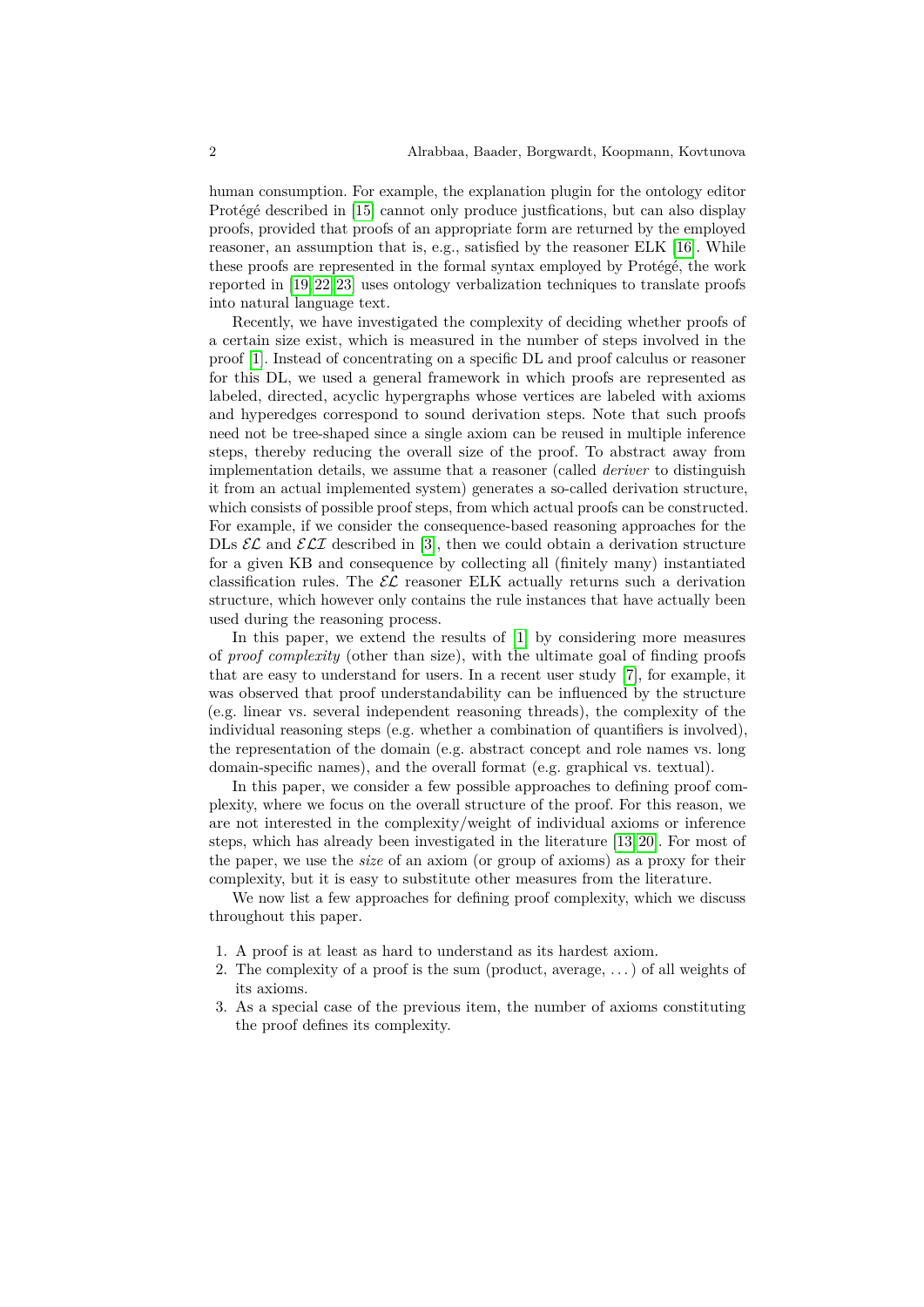- <span id="page-2-0"></span>4. The hardness of a proof corresponds to its *(weighted) tree size*, i.e., the number (weighted sum) of vertices in its tree unraveling [\[1\]](#page-11-0).
- 5. A proof is as hard to understand as the hardest inference step.
- 6. The hardness of a proof is the sum (product, average,  $\dots$ ) of inference step weights.
- 7. Proof complexity is determined by the number of TBox axioms that are used, i.e., the size of a corresponding justification.
- 8. A proof is more complex if there are more inference steps between the TBox axioms and the conclusion. We could compute the *maximal distance* (*depth*), or the maximal sum of weights along such a path.
- <span id="page-2-1"></span>9. A linear proof is easier to follow, hence we could measure the *pathwidth* of a proof (when viewing a proof as an undirected graph obtained by replacing each directed hyperedge with several undirected edges between the conclusion and each premise).
- <span id="page-2-3"></span>10. We could consider a similary adapted notion of (undirected) *treewidth* as a measure for the complexity of a proof, which reflects its degree of connectivity.
- <span id="page-2-4"></span>11. Multiple adjacent reasoning steps using the same rule schema are easier to understand than when these steps are interspersed with other types of inference rules.
- <span id="page-2-2"></span>12. For the presentation to a user, it may also be relevant whether a proof is planar, i.e., it can be drawn without intersecting (hyper)edges.

There are of course many more ways in which "proof complexity" could be measured. This paper takes a few steps towards classifying the complexity of finding "best" proofs w.r.t. any such measure. Before we can introduce this problem formally, we recall the basic definitions from [\[1\]](#page-11-0).

#### **2 Preliminaries**

We assume a basic familiarity with description logics [\[3\]](#page-11-1). Most of our theoretical discussions apply to an arbitrary (description) logic; from now on, we fix one such logic  $\mathcal{L}$ , where we focus on the terminological part, i.e., the TBox. Following the notation from [\[1\]](#page-11-0),  $S_{\mathcal{L}}$  denotes all TBox axioms that can be formulated in  $\mathcal{L}$ . We assume that the *size*  $|\alpha|$  of such an axiom  $\alpha$  is defined in some way, e.g. by the number of symbols in  $\alpha$ . Given a TBox  $\mathcal T$  and axiom  $\alpha$ , a *justification* for  $\alpha$ in  $\mathcal T$  is a minimal subset  $\mathcal J \subseteq \mathcal T$  such that  $\mathcal J \models \alpha$ . Already for  $\mathcal EL$ -ontologies, for which finding a single justification is possible in polynomial time, there may be still exponentially many justifications, and finding a justification of size  $\leq n$  is NP-complete [\[4\]](#page-12-4).

While justifications can pinpoint the reasons for an entailment in a TBox, we are interested in more detailed proofs such as, for example, the one in Figure [1.](#page-3-0)

## **2.1 Hypergraphs**

As in [\[1\]](#page-11-0), we view proofs as directed hypergraphs.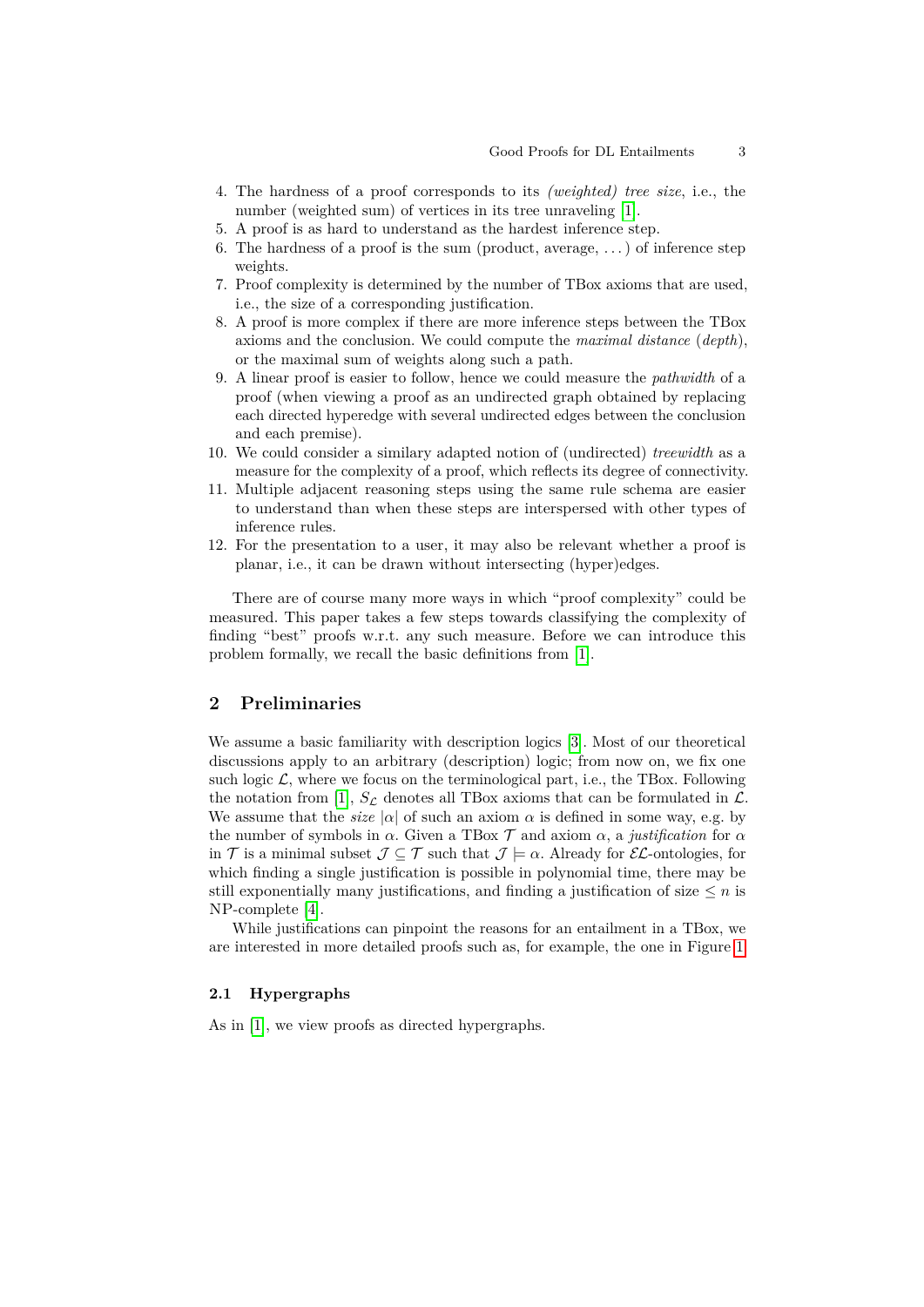**Definition 1 (Hypergraph).** *A* (finite, directed, labeled) hypergraph *[\[21\]](#page-13-4) is a triple*  $H = (V, E, \ell)$ *, where* 

- **–** *V is a finite set of* vertices*,*
- $− E$  *is a set of* hyperedges  $(S, d)$  *with* source vertices  $S ⊆ V$  *and* target vertex  $d \in V$ *, and*
- $\ell : V \to S_{\ell}$  *is a* labeling function *that assigns axioms to vertices.*

The *size* of  $H$ , denoted  $|H|$ , is measured by the size of the labels of its hyperedges:

$$
|H| := \sum_{(S,d)\in E} |(S,d)|
$$
, where  $|(S,d)| := |\ell(d)| + \sum_{v\in S} |\ell(v)|$ .

A vertex  $v \in V$  is called a *leaf* if it has no incoming hyperedges, i.e., there is no  $(S, v) \in E$ , and *v* is a *sink* if it has no outgoing hyperedges, i.e., there is no  $(S, d) \in E$  such that  $v \in S$ . We denote the set of all leafs and the set of all sinks in *H* as  $leaf(H)$  and  $sink(H)$ , respectively.

A hypergraph  $H' = (V', E', \ell')$  is called a *subgraph* of  $H = (V, E, \ell)$  if  $V' \subseteq V$ ,  $E' \subseteq E$  and  $\ell' = \ell|_{V'}$ . In this case, we also say that *H contains H'* and write *H*<sup> $′$ </sup> ⊆ *H*. Given two hypergraphs *H*<sub>1</sub> = (*V*<sub>1</sub>*, E*<sub>1</sub>*, ℓ*<sub>1</sub>) and *H*<sub>2</sub> = (*V*<sub>2</sub>*, E*<sub>2</sub>*, ℓ*<sub>2</sub>) s.t.  $\ell_1(v) = \ell_2(v)$  for every  $v \in V_1 \cap V_2$ , their *union* is defined as  $H_1 \cup H_2 :=$  $(V_1 \cup V_2, E_1 \cup E_2, \ell_1 \cup \ell_2).$ 

**Definition 2** (Cycle, Tree). *Given a hypergraph*  $H = (V, E, \ell)$  and  $s, t \in V$ , a path *P of length q >* 0 *in H from s to t is a sequence of vertices and hyperedges*

 $P = (d_0, (S_1, d_1), d_1, (S_2, d_2), \ldots, d_{q-1}, (S_q, d_q), d_q)$ 

*where*  $d_0 = s$ *,*  $d_q = t$ *, and*  $d_{j-1} \in S_j$  *for all*  $j$ *,*  $1 \leq j \leq q$ *. If there is such a path in*  $H$ *, we say that*  $t$  *is* reachable *from*  $s$  *in*  $H$ *. If*  $t = s$ *, then*  $P$  *is called a* cycle*. The hypergraph H is* acyclic *if it does not contain a cycle. The hypergraph H is* connected *if every vertex is connected to every other vertex by a series of paths and reverse paths.*

*A* tree  $H = (V, E, \ell)$  *with* root  $t \in V$  *is a hypergraph in which t is a sink and is reachable from every vertex*  $v \in V \setminus \{t\}$  *by exactly one path.* 

In particular, the root is the only sink in a tree, and all trees are acyclic and connected.

**Definition 3 (Homomorphism).** Let  $H = (V, E, \ell)$ ,  $H' = (V', E', \ell')$  be two *hypergraphs.* A homomorphism *from H to H'*, *denoted h*:  $H \rightarrow H'$ , *is a mapping h*: *V* → *V*<sup> $'$ </sup> *s.t. for all*  $(S, d) \in E$ *, one has*  $h(S, d) := (\{h(v) | v \in S\}, h(d)) \in E'$ *and, for all*  $v \in V$ *, it holds that*  $\ell'(h(v)) = \ell(v)$ *. Such an h is an* isomorphism *if it is a bijection and, its inverse,*  $h^-: H' \to H$ *, is also a homomorphism.* 

$$
\begin{array}{c}\nA \sqsubseteq B \quad B \sqsubseteq \exists r.A \\
\hline\nA \sqsubseteq B \sqcap \exists r.A \\
\hline\nA \sqsubseteq B \sqcap \exists r.A\n\end{array}
$$

<span id="page-3-0"></span>**Fig. 1.** A proof in the classical representation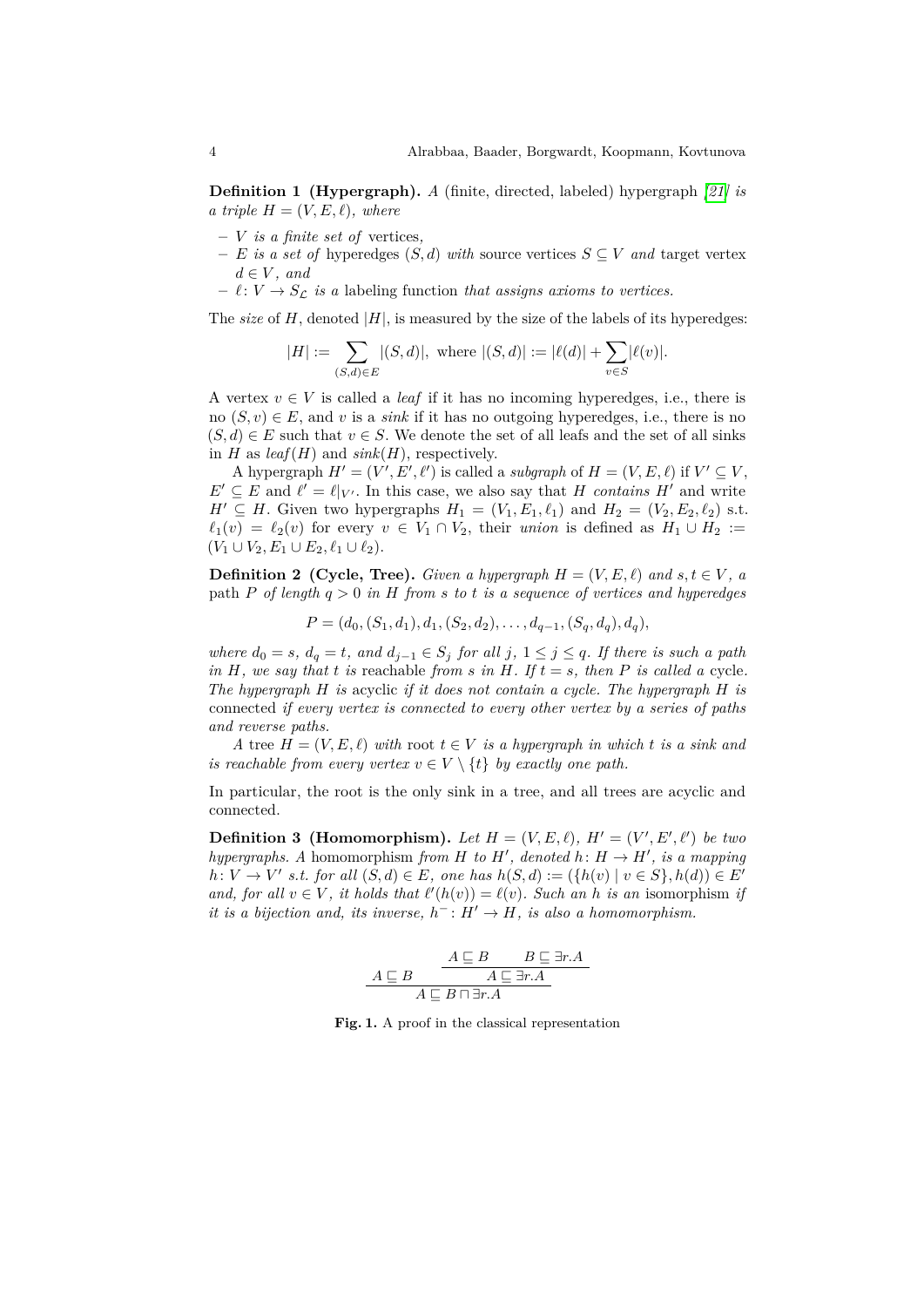

<span id="page-4-0"></span>**Fig. 2.** A tree-shaped proof

<span id="page-4-1"></span>**Fig. 3.** A proof with a reused vertex

#### **2.2 Proofs**

The following definition formalizes basic requirements for hyperedges to be considered valid inference steps from a given TBox.

<span id="page-4-3"></span>**Definition 4 (Derivation Structure).** *A* derivation structure  $\mathcal{D} = (V, E, \ell)$ *over a TBox* T *is a hypergraph that is*

- $-$  grounded, *i.e.*, every leaf  $v$  *in*  $D$  *is labeled by*  $\ell(v) \in \mathcal{T}$ ; and
- **–** sound*, i.e., for every* (*S, d*) ∈ *E, the entailment* {*`*(*s*) | *s* ∈ *S*} |= *`*(*d*) *holds.*

<span id="page-4-2"></span>We now define proofs as special derivation structures that derive a goal axiom.

**Definition 5 (Proof).** *Given an axiom*  $\eta$  *and a TBox*  $\mathcal{T}$ , *a* proof for  $\mathcal{T} \models \eta$  *is a derivation structure*  $P = (V, E, \ell)$  *over*  $\mathcal{T}$  *that* 

 $-$  *contains exactly one sink*  $v_n \in V$ *, which is labeled by*  $\eta$ *, and* **–** *is acyclic.*

*A* tree proof *is a proof that is a tree. A* subproof *of a hypergraph H is a subgraph of H that is a proof.*

Figures [2](#page-4-0) and [3](#page-4-1) both prove  $A \sqsubseteq B \sqcap \exists r.A$  from  $\mathcal{T} = \{A \sqsubseteq B, B \sqsubseteq \exists r.A\}$ . The first proof is presented in hypergraph notation (cf. Figure [1\)](#page-3-0) as a tree and the second one as a hypergraph without axiom label repetition, where the TBox axioms are marked with a thick border. Both of them can be seen as proofs in the sense of Definition [5](#page-4-2) and they use the same inference steps, but have different numbers of vertices.

Two useful operations are the following of removal and replacement of subproofs above a vertex. Given a proof  $\mathcal{P} = (V, E, \ell)$  and a vertex  $v \in V$ , the *subproof of*  $P$  *with sink*  $v$  is the largest subgraph  $P_v = (V_v, E_v, \ell_v) \subseteq P$ , where  $V_v$  contains all vertices in  $V$  that have a path to  $v$  in  $P$ . Dually, we denote by  $\mathcal{P}^{-v} = (V^{-v}, E^{-v}, \ell^{-v})$  the largest subgraph of P such that

- 
$$
leaf(\mathcal{P}^{-v}) = leaf(\mathcal{P}) \cup \{v\}
$$
 and  
\n-  $sink(\mathcal{P}^{-v}) = sink(\mathcal{P}).$ 

Intuitively, we obtain  $\mathcal{P}^{-v}$  by removing every vertex from  $\mathcal P$  from which every path to the sink goes through  $v \cdot \mathcal{P}^{-v}$  need not be a proof since  $v$  is now a leaf, but  $\ell(v)$  may not be an axiom from T. Finally, for a proof  $\mathcal{P}' = (V', E', \ell')$  with sink *v* such that  $V \cap V' = \{v\}$  and  $\ell(v) = \ell'(v)$ , we define the proof  $\mathcal{P}[v \mapsto \mathcal{P}']$  as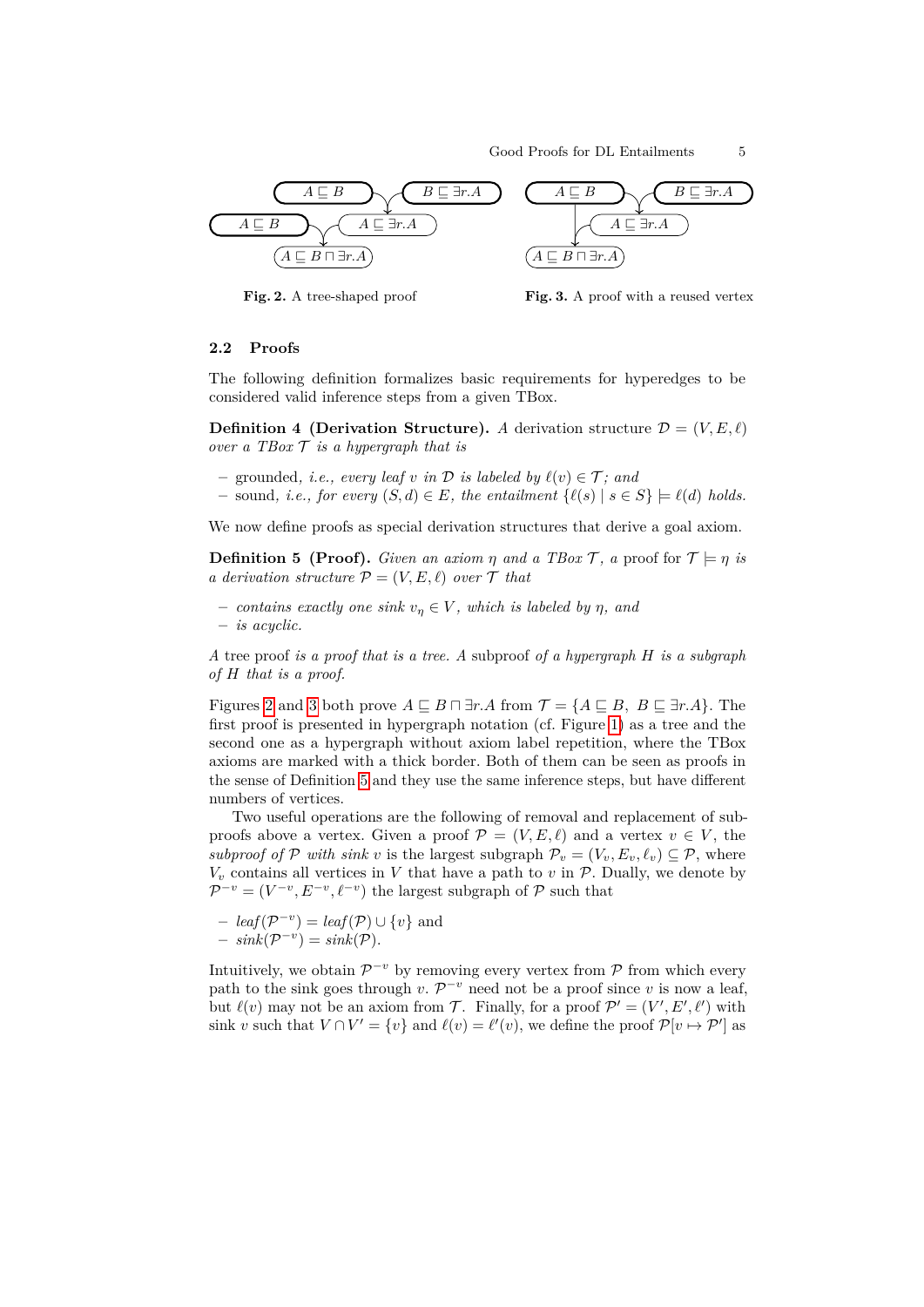$\mathcal{P}^{-v} \cup \mathcal{P}'$ . The intuitive idea here is that *v*, as every vertex in *V*, is labeled with an axiom that has its own proof above it. And  $\mathcal{P}^{-v}$  is obtained by removing the proof above  $v$ ; vertices are kept only if they are used to prove other vertices in  $P$ . Then,  $\mathcal{P}[v \mapsto \mathcal{P}']$  is the result of "replacing" the proof above v by  $\mathcal{P}'$ . Moreover, since  $P$  and  $P'$  have only one vertex in common, it is guaranteed that the resulted hypergraph  $\mathcal{P}[v \mapsto \mathcal{P}']$  is acyclic. Additionally, unravelling  $\mathcal P$  into a tree can be seen as the result of recursively applying  $\mathcal{P}[v \mapsto \mathcal{P}_v]$  to every vertex *v* in  $\mathcal{P}$ .

#### **2.3 Derivers**

As in [\[1\]](#page-11-0), we rely on a *deriver* (imagine a DL reasoner) that, given a TBox  $\mathcal T$ and a goal axiom  $\eta$ , produces a derivation structure  $\mathcal D$  that contains "all possible proofs". This structure describes all instances of inference rules that are relevant for constructing proofs for *η*, without us having to know how inferences are performed. The quest for a good proof thus becomes a search for a good proof expressible by the inference steps in  $D$ . Since reasoners may not be complete for proving arbitrary axioms of L, we restrict  $\eta$  to a subset  $C_{\mathcal{L}} \subseteq S_{\mathcal{L}}$  of supported consequences.

<span id="page-5-0"></span>**Definition 6** (Deriver). A deriver  $\mathfrak{D}$  *is given by a set*  $C_{\mathcal{L}} \subseteq S_{\mathcal{L}}$  *and a function that assigns derivation structures to pairs*  $(\mathcal{T}, \eta)$  *of TBoxes*  $\mathcal{T} \subseteq S_{\mathcal{L}}$  *and axioms*  $\eta \in C_{\mathcal{L}}$ , such that  $\mathcal{T} \models \eta$  *iff*  $\mathfrak{D}(\mathcal{T}, \eta)$  *contains a proof for*  $\mathcal{T} \models \eta$ *. A proof*  $P$  *for*  $T \models \eta$  *is called* admissible w.r.t.  $\mathfrak{D}(\mathcal{T}, \eta)$  *if there is a homomorphism*  $h: \mathcal{P} \to \mathfrak{D}(\mathcal{T}, \eta)$ *. We call*  $\mathfrak{D}$  *a* polynomial deriver *if there exists a polynomial*  $p(x)$ *such that the size of*  $\mathfrak{D}(\mathcal{T}, \eta)$  *is bounded by*  $p(|\mathcal{T}| + |\eta|)$ *.* 

We assume w.l.o.g. that  $\mathfrak{D}(\mathcal{T}, \eta)$  does not contain two vertices with the same label; this does not affect our results.

ELK [\[16\]](#page-12-1) can be seen as a polynomial deriver for  $\mathcal{EL}$  in this sense, because it allows to instantiate the inference rules with only a polynomial number of  $\mathcal{EL}$ concepts, namely the subconcepts appearing in  $\mathcal T$  or  $\eta$ . The derivation structure  $ELK(\mathcal{T}, \eta)$  contains all allowed instances of these rules, where each axiom is represented by a unique vertex. Since the number of premises in each rule is bounded by 2, the size of this structure is polynomial. Elk is complete only for goal axioms of the form  $C \subseteq D$ , where *D* is a concept name and *C* is a subconcept from T. To prove other kinds of entailments  $T \models \eta$ , one first has to adapt  $\mathcal T$  and  $\eta$ , thus leading to a different derivation structure  $\text{ELK}(\mathcal T, \eta)$ .

There are consequence-based derivers for other DLs, but they may not be polynomial [\[9\]](#page-12-5). In [\[1\]](#page-11-0), we described a polynomial deriver for expressive description logics that is based on forgetting [\[17\]](#page-12-6) and may take double-exponential time to compute the polynomial derivation structure  $\mathfrak{D}(\mathcal{T}, \eta)$ . In [\[1\]](#page-11-0), we also investigated exponential derivers, but here we focus on the case of polynomial derivers.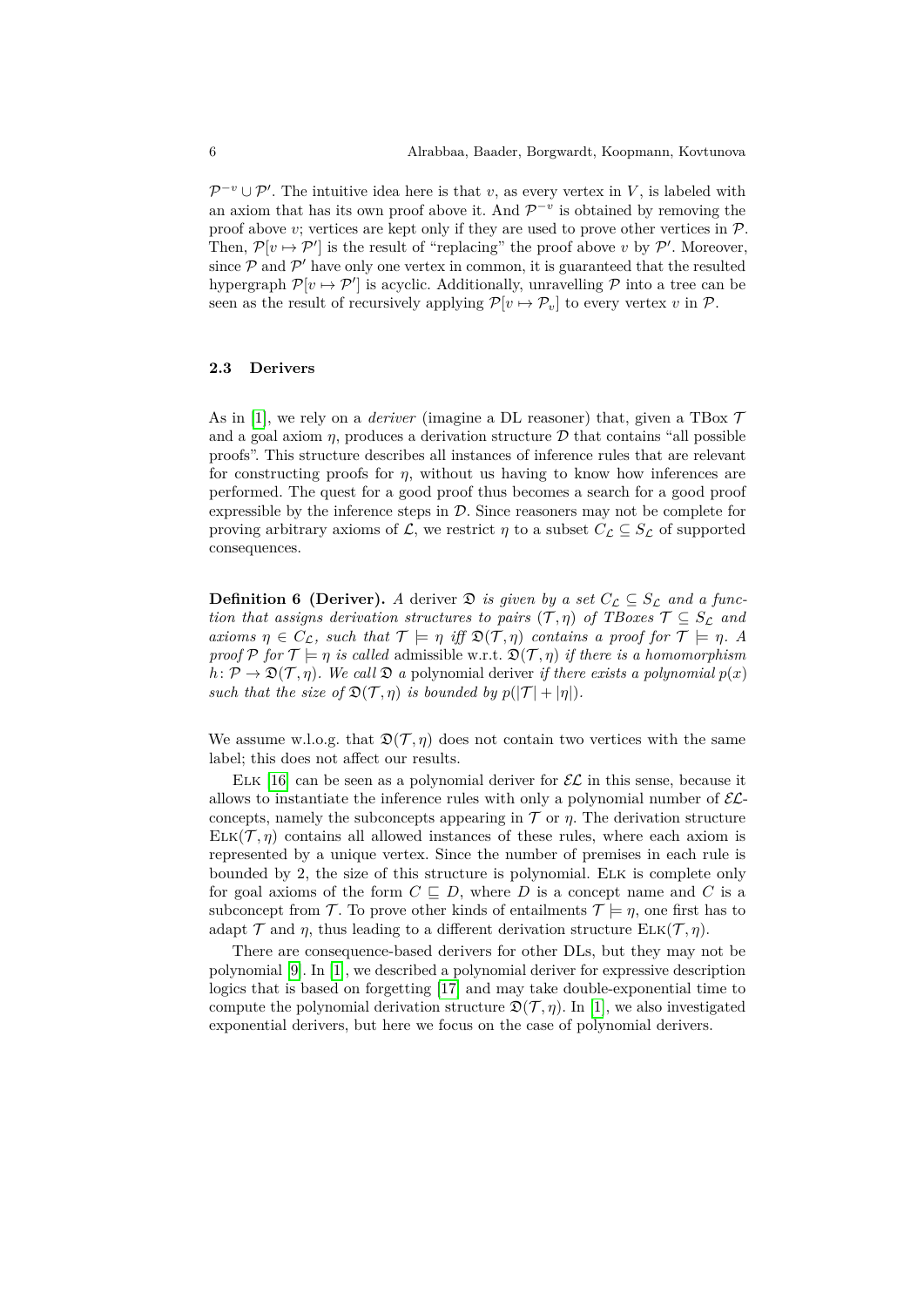#### <span id="page-6-1"></span>**3 Measuring Proof Complexity**

Taking into consideration the variety of examples in the introduction, we define a general class of complexity measures for proofs. Our goal is to find proofs that minimize these measures, i.e., lower numbers are better.

<span id="page-6-0"></span>**Definition 7.** *A* (complexity) measure *is a function*  $\mathfrak{m}: P_{\mathcal{L}} \to \mathbb{Q}_{\geq 0}$ , where  $P_{\mathcal{L}}$  *is the set of all proofs over*  $\mathcal L$  *and*  $\mathbb Q_{\geq 0}$  *is the set of non-negative rational numbers. We call*  $\mathfrak{m}$  *a*  $\Psi$ -measure *if, for every*  $P \in P_L$ ,

- $[P]$   $\mathfrak{m}(\mathcal{P})$  *is computable in polynomial time in the size of*  $\mathcal{P}$ *,*
- **[SI]** *every subproof of a homomorphic image of* P *weighs no more than* P*, i.e.,*  $\mathfrak{m}(\mathcal{P}'') \leq \mathfrak{m}(\mathcal{P})$  *for any homomorphism*  $h: \mathcal{P} \to \mathcal{P}'$  *and*  $\mathcal{P}'' \subseteq h(\mathcal{P})$  *such that*  $\mathcal{P}'' \in P_{\mathcal{L}}$ *.*

Intuitively, a Ψ-measure m does not increase when the proof gets smaller, either when parts of the proof are removed (i.e., for a subproof) or when parts are merged (i.e., for a homomorphic image). We cannot replace the property **[SI]** by two separate properties for each of these cases since the image of a proof  $P$ may not be acyclic, but has relevant acyclic subgraphs that should also not have larger weight than P. Due to **[SI]**, there always exists a proof  $\mathcal{P}$  for  $\mathcal{T} \models \eta$  that is minimal w.r.t.  $m$  as well as *non-redundant*, i.e., there is no subproof  $\mathcal{P}' \subset \mathcal{P}$ for  $\mathcal{T} \models \eta$ . Moreover, two isomorphic proofs have the same weight w.r.t. m.

In Table [1,](#page-7-0) we provide examples of how the complexity measures from the introduction can be defined formally, where by  $P \in \mathcal{P}$  we denote that P is a path in  $\mathcal{P}$ , and by |P| the length of P. Since  $\mathcal{P}$  is acyclic, there is always at least one such path. In this table, we use the size of an axiom or edge as a proxy for its complexity; other values from  $\mathbb{Q}_{\geq 0}$  could be used instead. The table covers all measures from the introduction except for Items [4](#page-2-0) and [9](#page-2-1)[–12.](#page-2-2) *Tree size* (Item [4\)](#page-2-0) is defined recursively; we discuss this measure in the context of a more general family of "local" measures later in Section [4.](#page-8-0)

**Lemma 8.** Tree size *and all measures in Table [1](#page-7-0) except for* depth *and* worst path *are* Ψ*-measures. Indeed,* depth*,* worst path *and* treewidth *do not satisfy* **[SI]***.*

The remaining items  $(9-12)$  $(9-12)$  are not  $\Psi$ -measures: the problems behind Items [9](#page-2-1) and [10,](#page-2-3) i.e., to determine the pathwidth or treewidth for proofs which are graphs are NP-hard [\[2\]](#page-11-2). Moreover, note that treewidth is not interesting in our context, since we can always obtain a tree-shaped proof (with minimal treewidth 1) by unraveling. A similar argument applies to Item [12](#page-2-2) (*planarity*) since every tree is planar. We will discuss Item [11](#page-2-4) separately in Section [5.](#page-10-0)

We now formally define our main problem: finding optimal admissible proofs w.r.t. a measure  $\mathfrak{m}$  and  $\mathfrak{D}(\mathcal{T}, \eta)$ .

**Definition 9 (Optimal Proof).** *Let* D *be a deriver and* m *be a measure. Given a TBox*  $\mathcal T$  *and an axiom*  $\eta \in C_{\mathcal{L}}$ *, an admissible proof*  $\mathcal P$  *w.r.t.*  $\mathfrak{D}(\mathcal T, \eta)$  *is called* optimal *w.r.t.* m *if* m(P) *is minimal among all such proofs. The associated*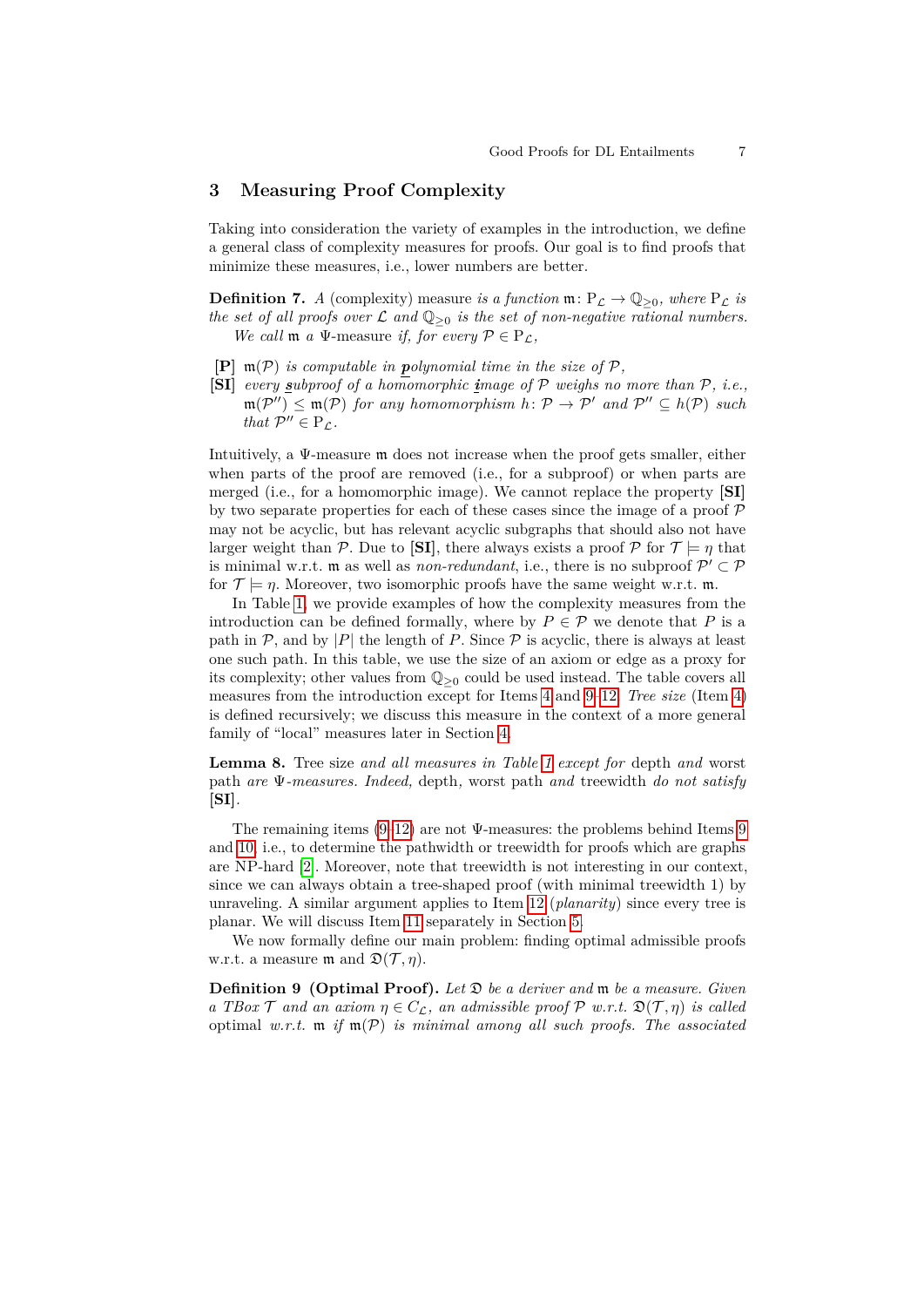<span id="page-7-0"></span>

| Name                      | $m(\mathcal{P})$                                              |
|---------------------------|---------------------------------------------------------------|
| Hardest axiom             | $\max_{v \in V}  \ell(v) $                                    |
| Hardest inference step    | $\max_{(S,d)\in E}  (S,d) $                                   |
| Sum of axiom complexities |                                                               |
| Sum of edge complexities  | $\frac{\sum_{v \in V}  \ell(v) }{\sum_{(S,d) \in E}  (S,d) }$ |
| Vertex size               |                                                               |
| Justification size        | $ \{v \in V \mid \ell(v) \in \mathcal{T}\} $                  |
| Depth                     | $\max_{P \in \mathcal{P}}  P $                                |
| Worst Path                | $\max_{P \in \mathcal{P}} \sum_{(S,d) \in P}  (S,d) $         |

**Table 1.** Formal definitions of some measures m for proofs  $\mathcal{P} = (V, E, \ell)$ .

*decision problem, denoted*  $OP(\mathfrak{D}, \mathfrak{m})$ *, is to decide, given*  $\mathcal T$  *and*  $\eta$  *as above and*  $q \in \mathbb{Q}$ , whether there is an admissible proof  $\mathcal{P}$  w.r.t.  $\mathfrak{D}(\mathcal{T}, \eta)$  with  $\mathfrak{m}(\mathcal{P}) \leq q$ .

*If* D *is a polynomial deriver, we add the superscript* poly *to* OP*. If* m *is a*  $\Psi$ *-measure, we add a subscript*  $\Psi$ *, e.g.*  $OP_{\Psi}^{\text{poly}}(\mathfrak{D}, \mathfrak{m})$ *.* 

For the complexity analysis, we assume the deriver to be given in the form of a method that allows to access elements of  $\mathfrak{D}(\mathcal{T}, \eta)$ . The complexity of this method is not our concern here, we simply assume in the following that elements of  $\mathfrak{D}(\mathcal{T}, \eta)$  can be accessed in constant time. Since all of our complexity bounds are at least P, our results remain the same for the derivers whose derivation structure can be constructed in polynomial time even if we take the complexity of computing the derivation structure into account.

We can show that if P is optimal w.r.t. a  $\Psi$ -measure m and  $\mathfrak{D}(\mathcal{T}, \eta)$ , then the homomorphic image of P in  $\mathfrak{D}(\mathcal{T}, \eta)$  is also a proof. Thus, to decide  $\mathsf{OP}_{\Psi}(\mathfrak{D}, \mathfrak{m})$ we can focus on proofs that are subgraphs of  $\mathfrak{D}(\mathcal{T}, \eta)$ . This is shown by the following lemma, which generalizes a result from [\[1\]](#page-11-0). The full proof can be found in the appendix.

<span id="page-7-1"></span>**Lemma 10.** For any  $\Psi$ -measure m, if there is an admissible proof  $P$  w.r.t.  $\mathfrak{D}(\mathcal{T}, n)$  *with*  $\mathfrak{m}(\mathcal{P}) \leq q$  *for some*  $q \in \mathbb{Q}$ *, then there exists a subproof*  $\mathcal{Q}$  *of*  $\mathfrak{D}(\mathcal{T}, n)$ *for*  $\mathcal{T} \models \eta$  *with*  $\mathfrak{m}(\mathcal{Q}) \leq q$ *.* 

*Proof (Sketch)*. Let  $P$  be any such proof. Then there is a homomorphism  $h: \mathcal{P} \to \mathfrak{D}(\mathcal{T}, n)$ . If  $h(\mathcal{P})$  is a proof, then the claim immediately follows from **[SI]**. Otherwise,  $h(\mathcal{P})$  contains cycles, which must be due to different vertices in  $\mathcal{P}$ with the same label that are connected by a path. We can iteratively remove such paths to obtain another proof  $\mathcal{P}^*$  that can be homomorphically mapped to a subproof Q of  $h(\mathcal{P}) \subseteq \mathfrak{D}(\mathcal{T}, \eta)$ , and therefore  $\mathfrak{m}(\mathcal{Q}) \leq \mathfrak{m}(\mathcal{P}) \leq q$  by [SI].  $\Box$ 

In particular, this shows that an optimal proof always exists (recall that derivation structures are always finite).

<span id="page-7-2"></span>**Corollary 11.** *If*  $\mathcal{T} \models \eta$ *, then, for every deriver*  $\mathfrak{D}$  *and*  $\Psi$ *-measure*  $\mathfrak{m}$ *, there is an optimal proof for*  $\mathcal{T} \models \eta$  *w.r.t.*  $\mathfrak{D}$  *and*  $\mathfrak{m}$ *.*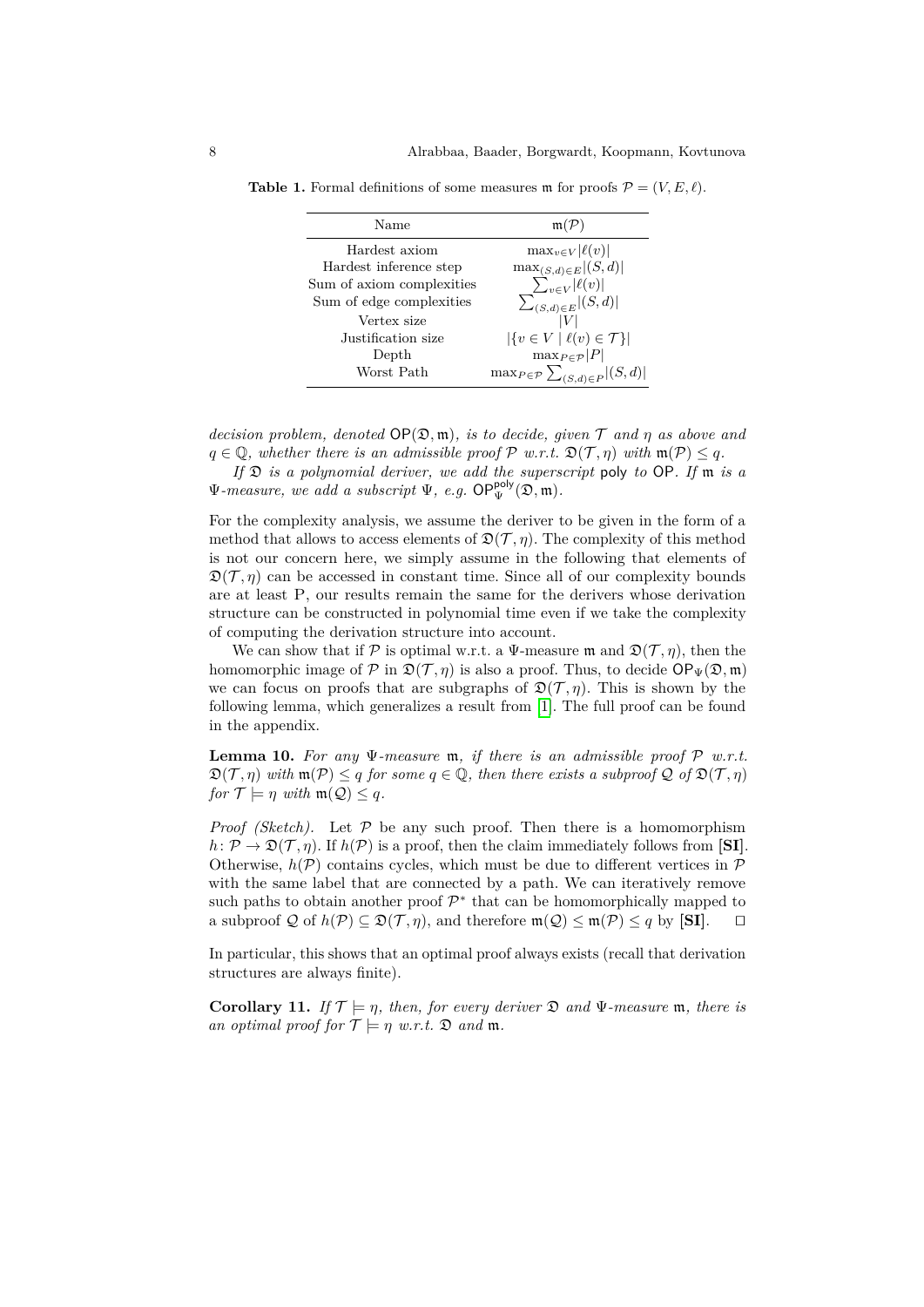We can now show the following generic upper bound for our decision problem.

**Theorem 12.**  $OP_{\Psi}^{poly}(\mathfrak{D}, \mathfrak{m})$  *is in* NP.

*Proof.* We start by guessing a subgraph  $P$  of  $\mathfrak{D}(\mathcal{T}, \eta)$ . This can be done in non-deterministic polynomial time in the size of  $\mathfrak{D}(\mathcal{T}, \eta)$ , which is polynomial in the size of  $\mathcal T$  and  $\eta$ . This subgraph  $\mathcal P$  is necessarily sound, and checking the remaining properties of Definitions [4](#page-4-3) and [5](#page-4-2) and that  $\mathfrak{m}(\mathcal{P}) \leq q$  can be done in polynomial time in the size of  $P$ , in particular due to  $[P]$  in Definition [7.](#page-6-0)  $\Box$ 

Note that, one can similarly show an upper bound of NP for *pathwidth*, since checking  $\mathfrak{m}(\mathcal{P}) \leq q$  is in NP [\[2\]](#page-11-2). (First guessing  $\mathcal P$  and then verifying  $\mathfrak{m}(\mathcal{P}) \leq q$ can be performed by a polynomially bounded sequence of non-deterministic steps.)

Matching lower bounds hold for  $OP_{\Psi}^{\text{poly}}(\mathfrak{D}, \mathfrak{m})$  with a fixed  $\mathfrak{D}$  and  $\mathfrak{m}$  being *vertex size* [\[1\]](#page-11-0) or *justification size* [\[4\]](#page-12-4). As we already noted, all the complexity measures from Table [1,](#page-7-0) including *vertex size* and *justification size*, are Ψ-measures.

**Theorem 13 ([\[1,](#page-11-0) [4\]](#page-12-4)).** *For* m *being* vertex size *or* justification size*, there is a* polynomial deriver  $\mathfrak{D}$  such that  $\mathsf{OP}_{\Psi}^{\mathsf{poly}}(\mathfrak{D}, \mathfrak{m})$  is NP-complete.

# <span id="page-8-0"></span>**4 Local Measures**

In this section, we consider a property that allows us to reduce the upper bound from NP to P. This also generalizes a result from [\[1\]](#page-11-0). Recall that intuitively,  $\mathcal{P}[v \mapsto \mathcal{P}']$  denotes the result of replacing in  $\mathcal P$  the proof above v by  $\mathcal P'.$ 

**Definition 14.** *Let*  $P = (V, E, \ell)$  *be a proof and*  $v \in V$ *. We say that a*  $\Psi$ *-measure*  $\mathfrak{m}$  *is* local for *v* in  $\mathcal{P}$  *if for every proof*  $\mathcal{P}'_v = (V', E', \ell')$  *with sink v such that*  $V \cap V' = \{v\}, \ell(v) = \ell'(v) \text{ and } \mathfrak{m}(\mathcal{P}'_v) \bowtie \mathfrak{m}(\mathcal{P}_v), \text{ we have } \mathfrak{m}(\mathcal{P}[v \mapsto \mathcal{P}'_v]) \bowtie \mathfrak{m}(\mathcal{P}),$ *for any choice of relation*  $\bowtie \in \{ \leq, \leq, =, \geq, \geq \}$ *.* 

*A* Ψ*-measure* m *is* local *if it is local for every vertex in every proof.*

Intuitively, if the measure is local, then we can replace subproofs by easier or harder alternative proofs, and the weight of the full proof will change accordingly. Measures that can be defined in a monotone, recursive way on the graph structure usually have this property:

- **–** the measures *hardest axiom*, *hardest inference step*, from Table [1;](#page-7-0)
- *− tree size* defined for an ayclic  $H = (V, E, \ell)$  by  $\mathfrak{m}(H) := \sum_{v \in sink(H)} \mathfrak{m}(H, v)$ , where  $\mathfrak{m}(H, v) := 1 + \sum_{(S,v) \in E} \sum_{w \in S} \mathfrak{m}(H, w);$
- *− weighted tree size*, defined similarly by  $\mathfrak{m}(H) := \sum_{v \in sink(H)} \mathfrak{m}(H, v)$  with  $\mathfrak{m}(H,v) := |\ell(v)| + \sum_{(S,v) \in E} \sum_{w \in S} \mathfrak{m}(H,w).$

As the names of the last two measures indicate, local measures cannot distinguish between hypergraphs and their unravelings into trees, since unraveling of a proof P can be seen as recursively computing  $\mathcal{P}[v \mapsto \mathcal{P}_v]$  for all vertices v in P. That is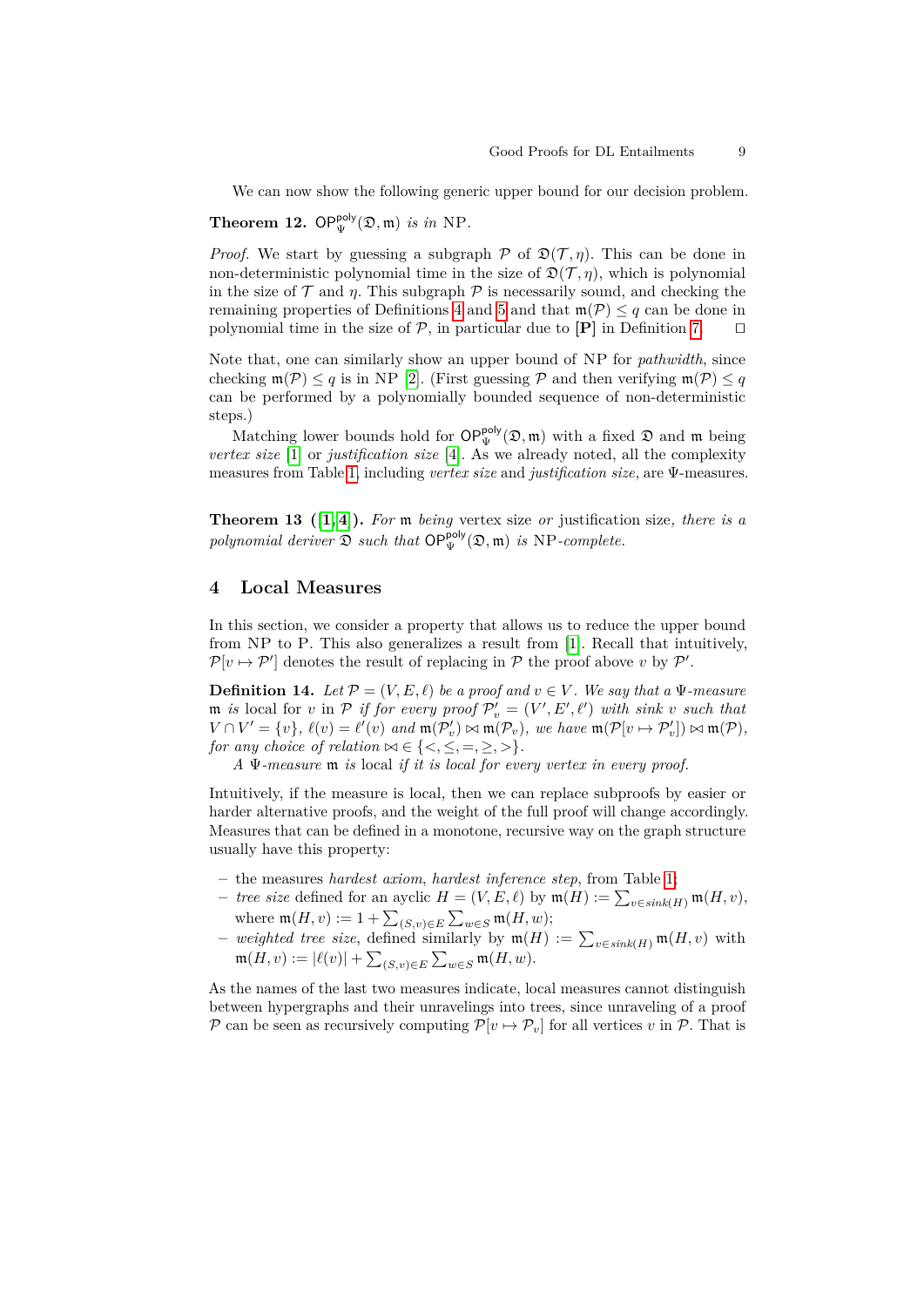**Algorithm 1:** A Dijkstra-like algorithm

<span id="page-9-5"></span><span id="page-9-4"></span><span id="page-9-3"></span>**Input:** A derivation structure  $\mathfrak{D}(\mathcal{T}, \eta) = (V, E, \ell)$ , a local Ψ-measure m **Output:** An optimal proof of  $\mathcal{T} \models \eta$  w.r.t.  $\mathfrak{D}(\mathcal{T}, \eta)$  and m  $Q := \emptyset$  **foreach** *v* ∈ *V* **do if**  $\ell(v) \in \mathcal{T}$  **then**   $\vert$   $\vert$   $\vert$   $\mathcal{P}(v) := (\{v\}, \emptyset, \ell |_{\{v\}});$  *Q* := *Q*∪  $\{v\}$  //  $\ell(v)$  is a TBox axiom **else if**  $(\emptyset, v) \in E$  **then**   $\vert \quad \vert \quad \mathcal{P}(v) := (\{v\}, \{(\emptyset, v)\}, \ell|_{\{v\}}); Q := Q \cup \{v\} \quad \textit{// } \ell(v) \text{ is a tautology}$  **foreach**  $e \in E$  **do**  $k(e) := 0$  **while**  $Q \neq \emptyset$  **do**  choose  $v \in Q$  with minimal  $\mathfrak{m}(\mathcal{P}(v))$  //  $\mathcal{P}(v)$  is optimal for  $\ell(v)$  $10 \mid Q := Q \setminus \{v\}$  **foreach**  $e = (S, d) \in E$  with  $v \in S$  **do** 12 |  $k(e) := k(e) + 1$  **i if**  $k(e) = |S|$  **then** // all source vertices have been reached  $\mathcal{P} := (S \cup \{d\}, e, \ell_{S \cup \{d\}}) \cup \bigcup_{s \in S}$ P(*s*) // construct new proof **if**  $P$  is acyclic **then i if**  $\mathcal{P}(d)$  is undefined or  $\mathfrak{m}(\mathcal{P}(d)) > \mathfrak{m}(\mathcal{P})$  then  $\vert$   $\vert$   $\vert$   $\vert$   $\vert$   $\vert$   $\vert$   $\mathcal{P}(d) := \mathcal{P};$  *Q* := *Q* ∪ {*d*} // *P* is better for <sup>*(d)*</sup> **return**  $\mathcal{P}(v_{\eta})$ , where  $\ell(v_{\eta}) = \eta$ 

<span id="page-9-8"></span><span id="page-9-7"></span><span id="page-9-6"></span><span id="page-9-2"></span><span id="page-9-1"></span><span id="page-9-0"></span>the reason why they are especially well-suited for cases where proofs are presented to users in the form of trees. This is for example the case for the Elk-proof plugin for Protégé [\[15\]](#page-12-0).

Algorithm [1](#page-9-0) describes a Dijkstra-like approach that is inspired by the algorithm in [\[10\]](#page-12-7) for finding minimal hyperpaths w.r.t. so-called *additive weighting functions*, which represent a subclass of local Ψ-measures. It progressively defines proofs  $\mathcal{P}(v)$  for  $\ell(v)$  that are contained in  $\mathfrak{D}(\mathcal{T}, \eta)$ . If it reaches a new vertex *v* in this process, this vertex is added to the set *Q*. In each step, a vertex with minimal weight  $\mathfrak{m}(\mathcal{P}(v))$  is chosen and removed from *Q*. Whenever all source vertices of a hyperedge  $(S, d)$  have been processed in this way, a new proof for  $\ell(d)$  is constructed by joining the proofs for the source vertices using the new hyperedge, and this is compared to the best previously known proof for  $\ell(d)$ . All proofs constructed in this way are tree proofs, but this restriction does not matter since m is local. For Line [18,](#page-9-1) recall that we assumed  $\mathfrak{D}(\mathcal{T}, \eta)$  to contain no two vertices with the same label, and hence it contains a unique vertex  $v_n$  with label  $\eta$ .

**Lemma 15.** *For any local* Ψ*-measure* m *and polynomial deriver* D*, Algorithm [1](#page-9-0) computes an optimal proof in time polynomial in the size of*  $\mathcal T$  *and*  $\eta$ *.* 

*Proof (Sketch).* The main argument is that the algorithm is monotone in the sense that the smallest weight  $\min{\{m(\mathcal{P}(w)) \mid w \in Q\}}$  can never decrease. Hence, easier proofs (according to  $\mathfrak{m}$ ) will be constructed before harder ones. This shows that each vertex *v* will be removed at most once from *Q* in Line [17,](#page-9-2) and hence the algorithm terminates in polynomial time. Moreover, one can use the above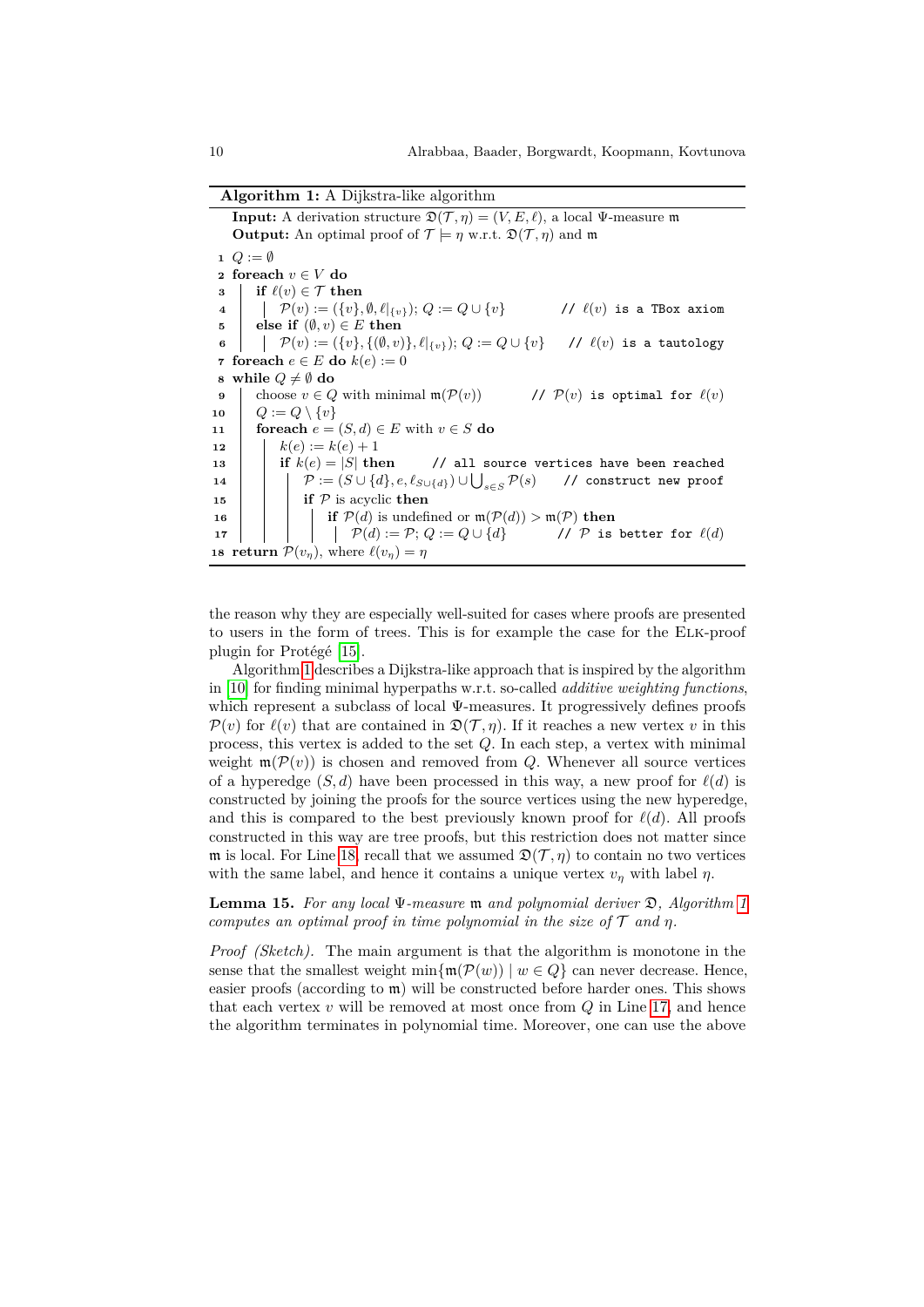fact to show that whenever *v* is chosen in Line [9,](#page-9-3) then  $\mathcal{P}(v)$  is a minimal proof for  $\ell(v)$  in  $\mathfrak{D}(\mathcal{T}, \eta)$ . This step uses an inductive argument that is based on the locality property of the measure m. Finally, by Lemma [10](#page-7-1) we do not need to consider proofs that are not contained in  $\mathfrak{D}(\mathcal{T}, \eta)$ .

Since we can actually compute an optimal proof in polynomial time, the following complexity result follows.

**Theorem 16.** For any local  $\Psi$ -measure  $\mathfrak{m}$ ,  $OP_{\Psi}^{poly}(\mathfrak{D}, \mathfrak{m})$  *is in* P.

A matching lower bound was shown in [\[1\]](#page-11-0) for the problem of finding an admissible *tree proof* of minimal *vertex size*. This is equivalent to finding an arbitrary proof of minimal *tree size*, since a tree proof (with the same *tree size*) can always be obtained by unravelling, and for tree proofs the measures *tree size* and *vertex size* coincide. Since *tree size* is a local Ψ-measure, we obtain the following.

**Theorem 17** ([\[1\]](#page-11-0)). For **m** being tree size, there is a polynomial deriver  $\mathfrak{D}$  such *that*  $OP_{\Psi}^{poly}(\mathfrak{D}, \mathfrak{m})$  *is* P*-complete.* 

# <span id="page-10-0"></span>**5 Chunks**

In this section, we discuss Item [11](#page-2-4) from the introduction, which is part of ongoing work. To define such a measure, we need to extend the definition of hypergraphs by a function  $\rho$  that assigns to each hyperedge  $(S, d)$  a label, the idea being that  $\rho(S, d)$  is the name of the inference rule that was instantiated to obtain the inference step  $\frac{\{\ell(s)|s \in S\}}{\ell(d)}$ . Based on this, we define the notion of *chunks*.

**Definition 18.** *Given a proof* P*, a* chunk *of* P *is a maximal connected subgraph*  $H \subseteq \mathcal{P}$  *such that*  $\rho(e) = \rho(e')$  *for all hyperedges*  $e, e'$  *in*  $H'$ *.* 

Every proof has a unique decomposition into chunks that do not share hyperedges. A proof can thus be measured by the *chunk count*, which is the number of its chunks. This measure follows the idea that proofs with less alternations between inference rules are easier to understand. Consider for example proofs  $P_1$  and  $P_2$ depicted in Figure [4.](#page-11-3) Both are proofs for the same entailment  $A \sqsubseteq \exists r.F$ , and  $\mathcal{P}_1$ has three chunks, while  $\mathcal{P}_2$  has only one (all inference steps follow the same rule schema), hence  $\mathcal{P}_2$  is easier to understand. Of course one can consider also more complicated measures that also take the size of the chunks into account.

Clearly, the measure satsifies **[P]**. However, we need extend the notion of homomorphism to take into account the edge labeling function  $\rho$ . Nevertheless, we conjecture that we can extend the NP upper bound in Section [3](#page-6-1) to cover this measure by carefully adapting Condition **[SI]**. Unfortunately, the *chunk count* is not local, because it is not invariant under unraveling (which may copy a single chunk into multiple ones).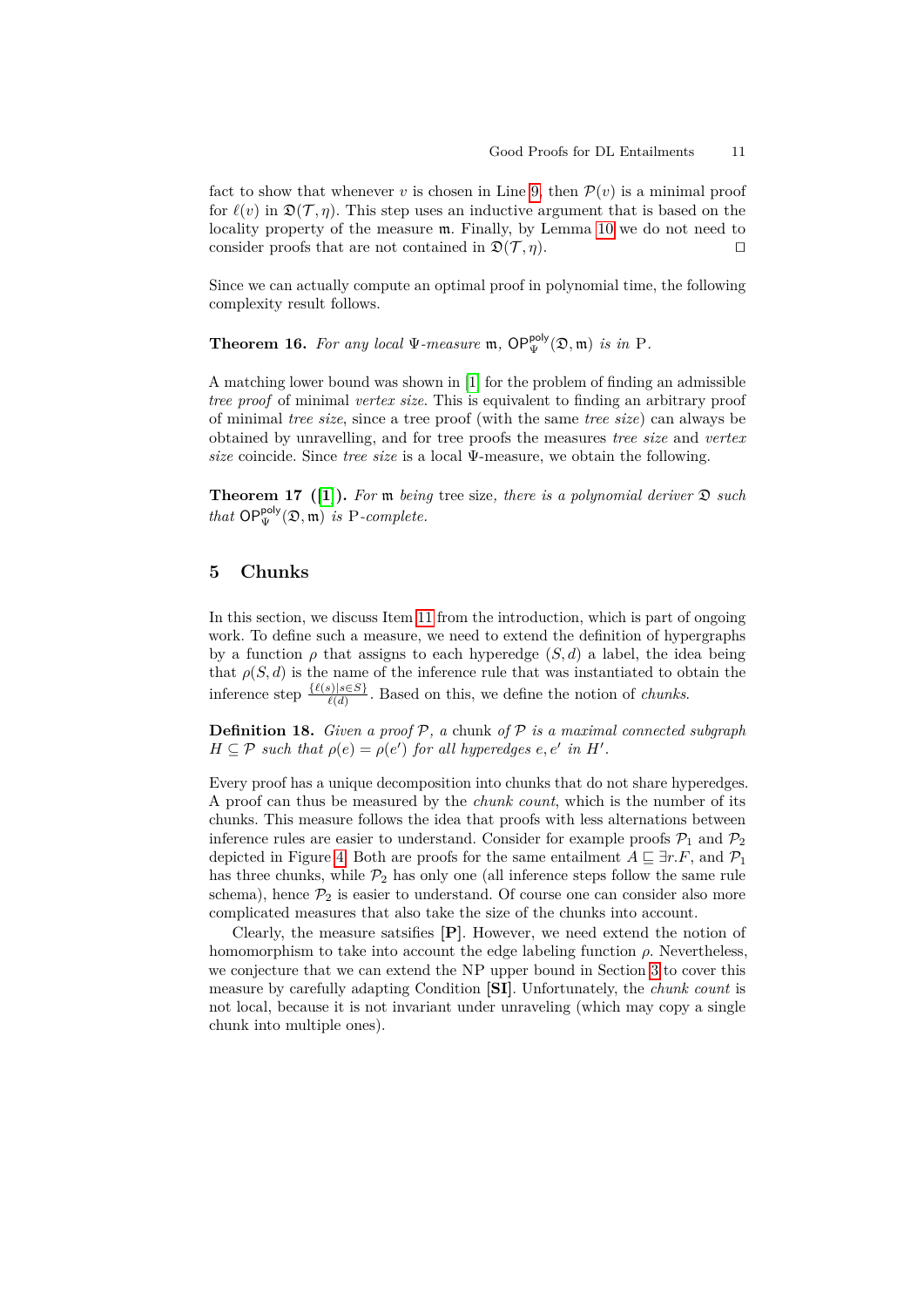

<span id="page-11-3"></span>**Fig. 4.** Two proofs  $\mathcal{P}_1$  (on the left) and  $\mathcal{P}_2$  of the same entailment  $A \sqsubseteq \exists r.F$ .

## **6 Conclusion**

We have investigated the complexity of finding optimal proofs for description logic entailments w.r.t. a variety of measures. Obviously, size is not enough to evaluate the difficulties users face when trying to understand proofs, and existing measures for justification complexity (e.g. [\[13\]](#page-12-3)) cannot capture the structural aspects of this problem. We identified two classes of structural measures, Ψ-measures and local Ψ-measures, and showed that finding optimal proofs w.r.t. such measures is in NP and in P, respectively, for polynomial derivers. In the future, we will investigate more measures, try to find more tractable subclasses, and identify properties of measures that make them P-hard or NP-hard. Most importantly, we will evaluate which measures are most relevant for practical purposes, to actually help users understand description logic proofs.

*Acknowledgements* This work was supported by the DFG in grant 389792660 as part of TRR 248 (<https://perspicuous-computing.science>), and QuantLA, GRK 1763 (<https://lat.inf.tu-dresden.de/quantla>). We also want to thank the anonymous reviewers for their many helpful comments.

## **References**

- <span id="page-11-0"></span>1. Christian Alrabbaa, Franz Baader, Stefan Borgwardt, Patrick Koopmann, and Alisa Kovtunova. Finding small proofs for description logic entailments: Theory and practice. In Elvira Albert and Laura Kovacs, editors, *LPAR-23: 23rd International Conference on Logic for Programming, Artificial Intelligence and Reasoning*, volume 73 of *EPiC Series in Computing*, pages 32–67. EasyChair, 2020. [doi:10.29007/nhpp](http://dx.doi.org/10.29007/nhpp).
- <span id="page-11-2"></span>2. Stefan Arnborg, Derek G. Corneil, and Andrzej Proskurowski. Complexity of finding embeddings in a k-tree. *SIAM J. Algebraic Discrete Methods*, 8(2):277–284, April 1987. [doi:10.1137/0608024](http://dx.doi.org/10.1137/0608024).
- <span id="page-11-1"></span>3. Franz Baader, Ian Horrocks, Carsten Lutz, and Uli Sattler. *An Introduction to Description Logic*. Cambridge University Press, 2017. [doi:10.1017/9781139025355](http://dx.doi.org/10.1017/9781139025355).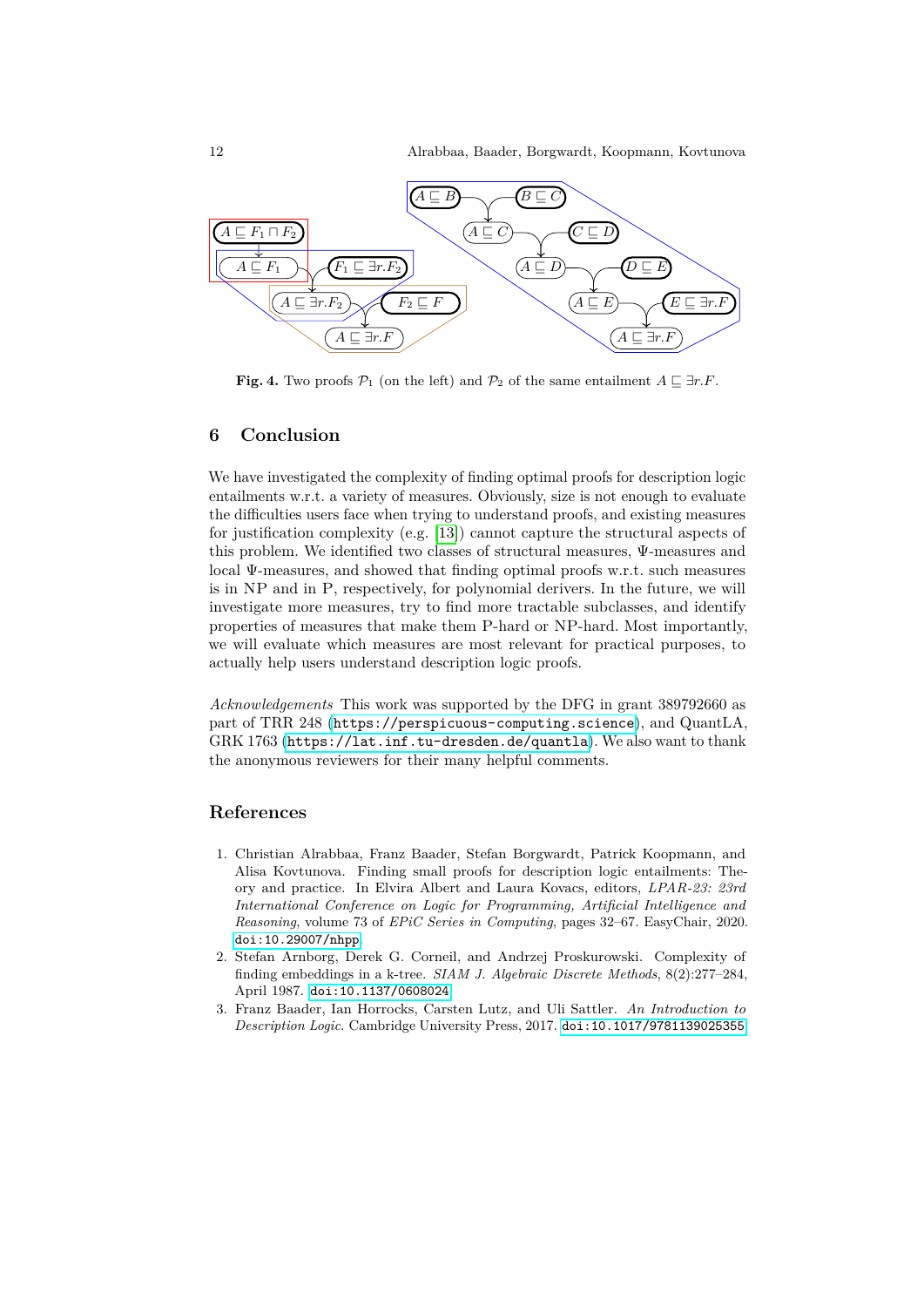- <span id="page-12-4"></span>4. Franz Baader, Rafael Peñaloza, and Boontawee Suntisrivaraporn. Pinpointing in the description logic  $\mathcal{EL}^+$ . In *KI 2007: Advances in Artificial Intelligence, 30th Annual German Conference on AI, KI 2007, Osnabrück, Germany, September 10-13, 2007, Proceedings*, pages 52–67, 2007. [doi:10.1007/978-3-540-74565-5\\_7](http://dx.doi.org/10.1007/978-3-540-74565-5_7).
- 5. Franz Baader and Boontawee Suntisrivaraporn. Debugging SNOMED CT using axiom pinpointing in the description logic  $\mathcal{EL}^+$ . In *Proc. of the 3rd Conference on Knowledge Representation in Medicine (KR-MED'08): Representing and Sharing Knowledge Using SNOMED*, volume 410 of *CEUR-WS*, 2008. URL: [http://](http://ceur-ws.org/Vol-410/Paper01.pdf) [ceur-ws.org/Vol-410/Paper01.pdf](http://ceur-ws.org/Vol-410/Paper01.pdf).
- 6. Alexander Borgida, Enrico Franconi, and Ian Horrocks. Explaining  $ALC$  subsumption. In *ECAI 2000, Proceedings of the 14th European Conference on Artificial Intelligence, Berlin, Germany, August 20-25, 2000*, pages 209–213, 2000. URL: <http://www.frontiersinai.com/ecai/ecai2000/pdf/p0209.pdf>.
- <span id="page-12-2"></span>7. Stefan Borgwardt, Anke Hirsch, Alisa Kovtunova, and Frederik Wiehr. In the eye of the beholder: Which proofs are best? In *Proc. of the 33th Int. Workshop on Description Logics (DL'20)*, 2020.
- 8. Ronald J. Brachman, Deborah L. McGuinness, Peter F. Patel-Schneider, Lori Alperin Resnick, and Alexander Borgida. Living with CLASSIC: When and how to use a KL-ONE-like language. In John F. Sowa, editor, *Principles of Semantic Networks*, pages 401–456. Morgan Kaufmann, 1991.
- <span id="page-12-5"></span>9. David Tena Cucala, Bernardo Cuenca Grau, and Ian Horrocks. 15 years of consequence-based reasoning. In *Description Logic, Theory Combination, and All That - Essays Dedicated to Franz Baader on the Occasion of His 60th Birthday*, pages 573–587, 2019. [doi:10.1007/978-3-030-22102-7\\_27](http://dx.doi.org/10.1007/978-3-030-22102-7_27).
- <span id="page-12-7"></span>10. Giorgio Gallo, Giustino Longo, and Stefano Pallottino. Directed hypergraphs and applications. *Discrete Applied Mathematics*, 42(2):177–201, 1993. [doi:10.1016/](http://dx.doi.org/10.1016/0166-218X(93)90045-P) [0166-218X\(93\)90045-P](http://dx.doi.org/10.1016/0166-218X(93)90045-P).
- 11. Petr Hlinený, Sang-il Oum, Detlef Seese, and Georg Gottlob. Width parameters beyond tree-width and their applications. *Comput. J.*, 51(3):326–362, 2008. URL: <https://doi.org/10.1093/comjnl/bxm052>, [doi:10.1093/comjnl/bxm052](http://dx.doi.org/10.1093/comjnl/bxm052).
- 12. Matthew Horridge. *Justification Based Explanation in Ontologies*. PhD thesis, University of Manchester, UK, 2011. URL: [https://www.research.manchester.](https://www.research.manchester.ac.uk/portal/files/54511395/FULL_TEXT.PDF) [ac.uk/portal/files/54511395/FULL\\_TEXT.PDF](https://www.research.manchester.ac.uk/portal/files/54511395/FULL_TEXT.PDF).
- <span id="page-12-3"></span>13. Matthew Horridge, Samantha Bail, Bijan Parsia, and Uli Sattler. Toward cognitive support for OWL justifications. *Knowledge-Based Systems*, 53:66–79, 2013. [doi:](http://dx.doi.org/10.1016/j.knosys.2013.08.021) [10.1016/j.knosys.2013.08.021](http://dx.doi.org/10.1016/j.knosys.2013.08.021).
- 14. Matthew Horridge, Bijan Parsia, and Ulrike Sattler. Justification oriented proofs in OWL. In *The Semantic Web - ISWC 2010 - 9th International Semantic Web Conference, ISWC 2010, Shanghai, China, November 7-11, 2010, Revised Selected Papers, Part I*, pages 354–369, 2010. [doi:10.1007/978-3-642-17746-0\\_23](http://dx.doi.org/10.1007/978-3-642-17746-0_23).
- <span id="page-12-0"></span>15. Yevgeny Kazakov, Pavel Klinov, and Alexander Stupnikov. Towards reusable explanation services in protege. In Alessandro Artale, Birte Glimm, and Roman Kontchakov, editors, *Proc. of the 30th Int. Workshop on Description Logics (DL'17)*, volume 1879 of *CEUR Workshop Proceedings*, 2017. URL: [http://www.ceur-ws.](http://www.ceur-ws.org/Vol-1879/paper31.pdf) [org/Vol-1879/paper31.pdf](http://www.ceur-ws.org/Vol-1879/paper31.pdf).
- <span id="page-12-1"></span>16. Yevgeny Kazakov, Markus Krötzsch, and Frantisek Simancik. The incredible ELK – from polynomial procedures to efficient reasoning with EL ontologies. *J. Autom. Reasoning*, 53(1):1–61, 2014. [doi:10.1007/s10817-013-9296-3](http://dx.doi.org/10.1007/s10817-013-9296-3).
- <span id="page-12-6"></span>17. Carsten Lutz and Frank Wolter. Foundations for uniform interpolation and forgetting in expressive description logics. In *Proceedings of IJCAI 2011*, pages 989–995. IJCAI/AAAI, 2011. [doi:10.5591/978-1-57735-516-8/IJCAI11-170](http://dx.doi.org/10.5591/978-1-57735-516-8/IJCAI11-170).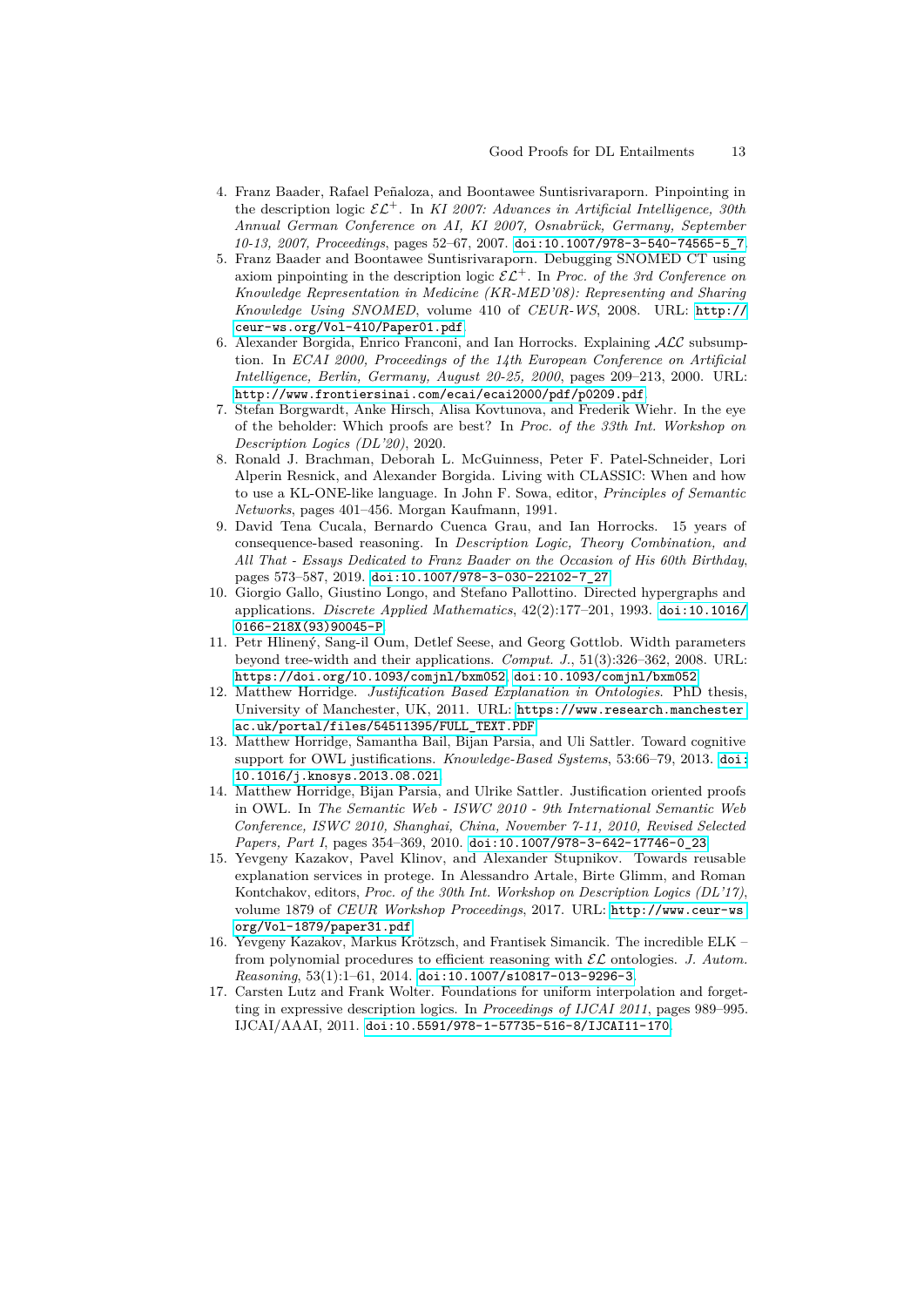- 18. Deborah L. McGuinness. *Explaining Reasoning in Description Logics*. PhD thesis, Rutgers University, NJ, USA, 1996. [doi:10.7282/t3-q0c6-5305](http://dx.doi.org/10.7282/t3-q0c6-5305).
- <span id="page-13-0"></span>19. Tu Anh Thi Nguyen, Richard Power, Paul Piwek, and Sandra Williams. Measuring the understandability of deduction rules for OWL. In *Proceedings of the First International Workshop on Debugging Ontologies and Ontology Mappings, WoDOOM 2012, Galway, Ireland, October 8, 2012.*, pages 1–12, 2012. URL: <http://www.ida.liu.se/~patla/conferences/WoDOOM12/papers/paper4.pdf>.
- <span id="page-13-3"></span>20. Tu Anh Thi Nguyen, Richard Power, Paul Piwek, and Sandra Williams. Predicting the understandability of OWL inferences. In *The Semantic Web: Semantics and Big Data, 10th International Conference, ESWC 2013, Montpellier, France, May 26-30, 2013. Proceedings*, pages 109–123, 2013. [doi:10.1007/978-3-642-38288-8\\_8](http://dx.doi.org/10.1007/978-3-642-38288-8_8).
- <span id="page-13-4"></span>21. Lars Relund Nielsen, Kim Allan Andersen, and Daniele Pretolani. Finding the *K* shortest hyperpaths. *Computers & OR*, 32:1477–1497, 2005. [doi:10.1016/j.cor.](http://dx.doi.org/10.1016/j.cor.2003.11.014) [2003.11.014](http://dx.doi.org/10.1016/j.cor.2003.11.014).
- <span id="page-13-1"></span>22. Marvin R. G. Schiller and Birte Glimm. Towards explicative inference for OWL. In *Informal Proceedings of the 26th International Workshop on Description Logics, Ulm, Germany, July 23 - 26, 2013*, pages 930–941, 2013. URL: [http://ceur-ws.](http://ceur-ws.org/Vol-1014/paper_36.pdf) [org/Vol-1014/paper\\_36.pdf](http://ceur-ws.org/Vol-1014/paper_36.pdf).
- <span id="page-13-2"></span>23. Marvin R. G. Schiller, Florian Schiller, and Birte Glimm. Testing the adequacy of automated explanations of EL subsumptions. In *Proceedings of the 30th International Workshop on Description Logics, Montpellier, France, July 18-21, 2017.*, 2017. URL: <http://ceur-ws.org/Vol-1879/paper43.pdf>.
- 24. Stefan Schlobach and Ronald Cornet. Non-standard reasoning services for the debugging of description logic terminologies. In Georg Gottlob and Toby Walsh, editors, *Proc. of the 18th Int. Joint Conf. on Artificial Intelligence (IJCAI 2003)*, pages 355–362, Acapulco, Mexico, 2003. Morgan Kaufmann. URL: [http://ijcai.](http://ijcai.org/Proceedings/03/Papers/053.pdf) [org/Proceedings/03/Papers/053.pdf](http://ijcai.org/Proceedings/03/Papers/053.pdf).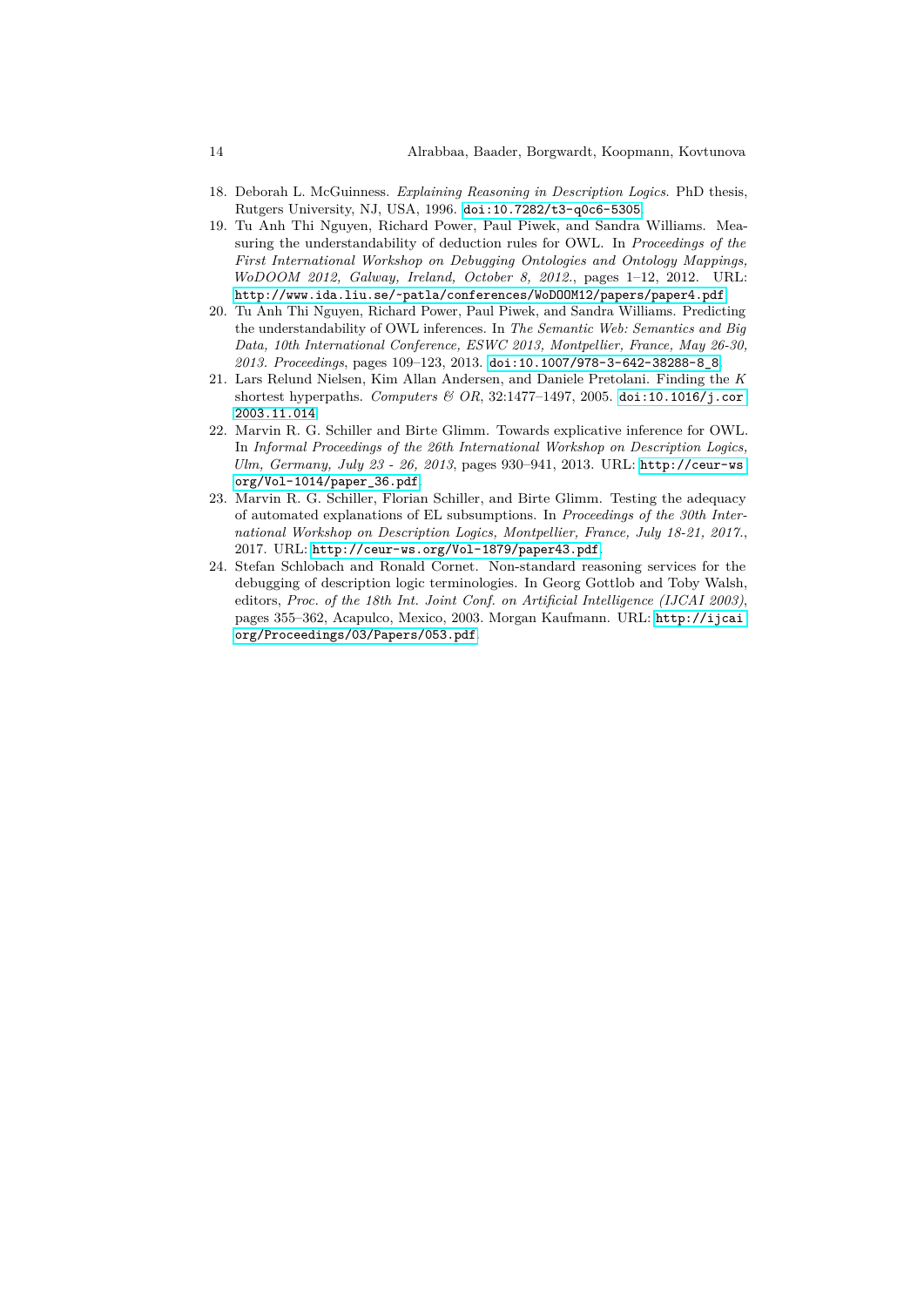## **A Proofs**

**Lemma 8.** Tree size *and all measures in Table [1](#page-7-0) except for* depth *and* worst path *are* Ψ*-measures. Indeed,* depth*,* worst path *and* treewidth *do not satisfy* **[SI]***.*

*Proof.* It should be easy to see that, given a proof  $P$ , all the measures in Table [1](#page-7-0) can be computed according to the formulas in polynomial time in the size of  $\mathcal{P}$ . *Tree size* also satisfies the property **[P]**, see [\[1\]](#page-11-0).

Since a homomorphism preserves edges and vertex labels, weights corresponding to the *hardest*, *sum* and *size* measures of subproofs of a homomorphic image is no greater than the weight of the proof.

In order to see why **[SI]** does not hold for *depth* and *worst path*, we use the following example in Figure [5.](#page-14-0) For simplicity we omit vertex labeling; we assume only  $\ell(v) = \ell(v')$ . Clearly, the graph on the left has *depth* 4, while its homomorphic image and a subproof obtained by omitting the cycle on the right have 5. A similar argument can be applied to *worst path* since *depth* is its special case (when the weight of an edge is always equal to 1).

The intuition behind why **[SI]** does not hold for *treewidth* is as follows. A connected graph *G* has treewidth 1 if and only if it is a tree. However, its homomorphic image of a tree is not necessary a tree. One can construct a tree proof and a homomorphism s.t. there is a subproof in the homomorphic image which is not a tree and, thus, has a *treewidth* greater than 1.

Despite the strong connection between *treewidth* and *pathwidth*, i.e., for any graph, its *pathwidth* is no smaller than its *treewidth*, we cannot conjecture a similar result for *pathwidth*. Cycles (if any) created by a homomorphism which also could increase *pathwidth* are not part of subrpoofs for  $[SI]$ .

**Lemma 10.** For any  $\Psi$ -measure  $\mathfrak{m}$ , if there is an admissible proof  $P$  w.r.t.  $\mathfrak{D}(\mathcal{T}, \eta)$  with  $\mathfrak{m}(\mathcal{P}) \leq q$  for some  $q \in \mathbb{Q}$ , then there exists a subproof  $\mathcal Q$  of  $\mathfrak{D}(\mathcal{T}, \eta)$ *for*  $\mathcal{T} \models \eta$  *with*  $\mathfrak{m}(\mathcal{Q}) \leq q$ *.* 

*Proof.* Let P be such a proof with associated homomorphism  $h: \mathcal{P} \to \mathfrak{D}(\mathcal{T}, \eta)$ . If  $h(\mathcal{P})$  is acyclic, then by **[SI]** in Definition [7](#page-6-0) we have  $m(h(\mathcal{P})) \le m(\mathcal{P}) \le q$ . Since



<span id="page-14-0"></span>**Fig. 5.** A homomorphism that increases *depth* and *worst path* of the graph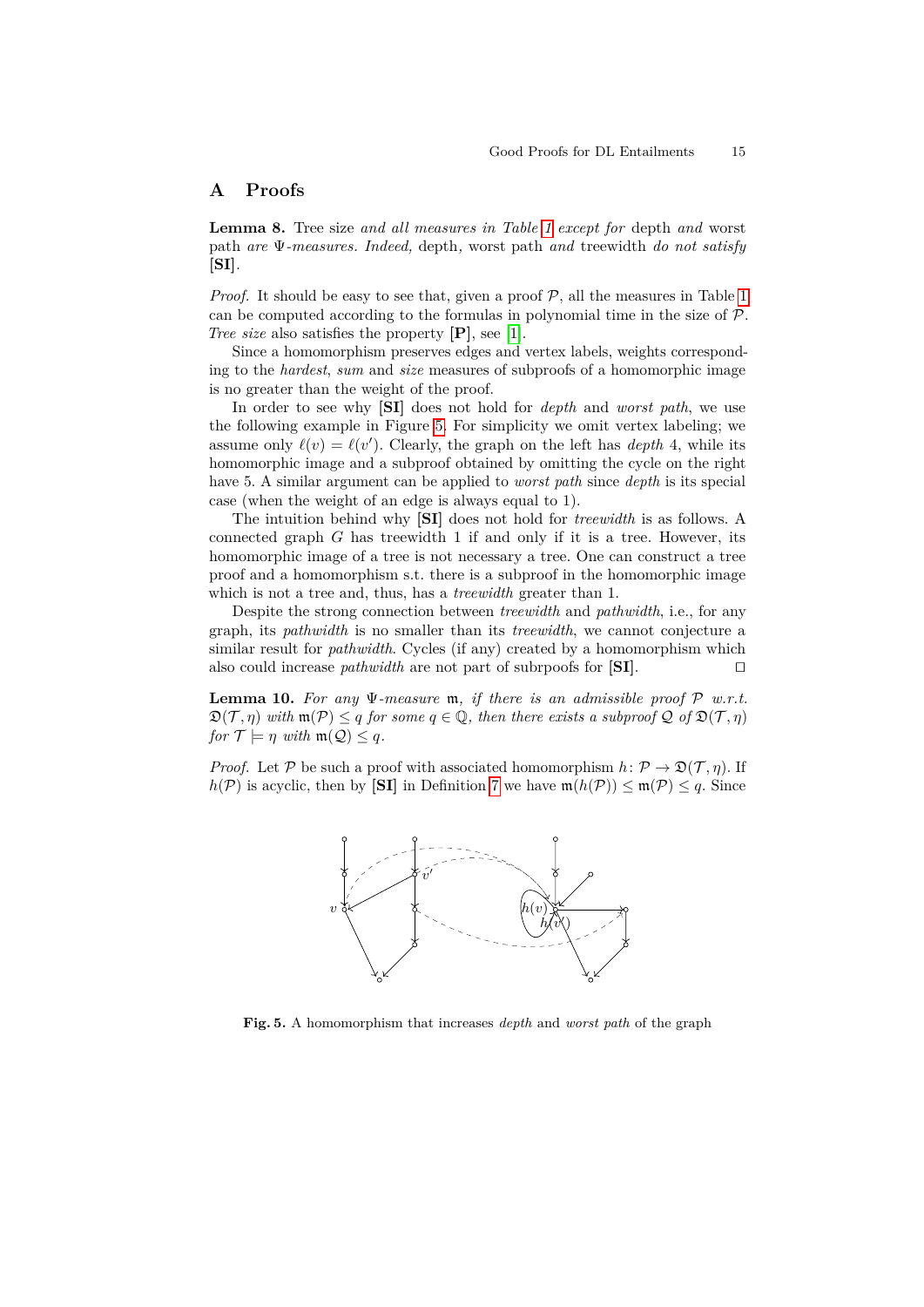P has a unique sink  $v_\eta$ , it must be mapped to a unique sink  $h(v_\eta)$  in  $h(\mathcal{P})$ , and thus  $h(\mathcal{P})$  is the desired subproof of  $\mathfrak{D}(\mathcal{T}, \eta)$ .

If  $h(\mathcal{P})$  is not acyclic, our goal is to find another admissible proof  $\mathcal{P}^*$  w.r.t.  $\mathfrak{D}(\mathcal{T}, \eta)$  that uses a subset of the vertices of P such that  $h(\mathcal{P}^*) \subseteq h(\mathcal{P})$  is acyclic, and therefore satisfies the requirements of the lemma by **[SI]** in Definition [7.](#page-6-0) For this purpose, consider an arbitrary cycle in  $h(\mathcal{P})$ , which must be due to two vertices  $v, v'$  in  $P$  such that  $h(v) = h(v')$  and there is a path between *v* and *v*' (or due to multiple such pairs of vertices). Since  $P$  is acyclic, we can assume that there is a path from  $v$  to  $v'$ , but no path from  $v'$  to  $v$ . We now consider the two subproofs  $\mathcal{P}_v$  and  $\mathcal{P}_{v'}$ . As there is a path from *v* to *v'*, we have  $\mathcal{P}_v \subset \mathcal{P}_{v'}$ . Since  $h(v) = h(v')$ , both vertices are labeled with the same axiom. The idea of the following construction is to remove  $\mathcal{P}_{v'}$  from  $\mathcal{P}$  and replace it with  $\mathcal{P}_v$ , which effectively removes all paths from  $v$  to  $v'$ .

More formally, we first consider the hypergraph  $H = \mathcal{P}^{-v'} \cup \mathcal{P}_v$  and then, in the hyperedges  $(S, d)$  in *H* that still contain  $v' \in S$ , we replace *v*' by *v*, effectively merging the two vertices, remove  $v'$  from the set of vertices, and thus obtain a hypergraph  $\mathcal{P}'$ . If there was no such hyperedge, then  $v'$  was the sink of  $\mathcal{P}$ , i.e.,  $\ell(v') = \eta$ , and *v* will now be the new sink in  $\mathcal{P}'$  with  $\ell(v) = \ell(v') = \eta$ . We now show that  $\mathcal{P}'$  is also an admissible proof w.r.t.  $\mathfrak{D}(\mathcal{T}, \eta)$ . Our construction does not produce new leafs, and hence  $\mathcal{P}'$  is still grounded. Clearly, all remaining edges are sound since they were already sound in  $P$ . Moreover,  $P'$  is acyclic since all cycles in  $\mathcal{P}'$  can be traced back to paths in  $\mathcal P$  that involve both  $v$  and  $v'$ ; but we have assumed that there are no paths from  $v'$  to  $v$ , and have destroyed all paths from  $v$ to v'. As argued above, we have also kept the property that there is exactly one sink, which is labeled with *η*. Observe that *h* is also a homomorphism from  $\mathcal{P}'$ to  $\mathfrak{D}(\mathcal{T}, \eta)$  (when restricted to the vertex set of  $\mathcal{P}'$ ), because  $h(v) = h(v')$ , and moreover  $h(\mathcal{P}') \subseteq h(\mathcal{P})$ .

The resulting proof  $\mathcal{P}'$  has less vertices than  $\mathcal P$  since we have removed at least  $v'$ . This means that, after finitely many such operations, we can obtain from P the desired proof  $\mathcal{P}^*$  such that  $h(\mathcal{P}^*) \subseteq h(\mathcal{P})$  is acyclic. Since  $h(\mathcal{P}^*)$  also has a unique sink labeled by *η*, it is a subproof of  $\mathfrak{D}(\mathcal{T}, \eta)$  and  $m(h(\mathcal{P}^*)) \le m(\mathcal{P}) \le q$  by **[SI]** in Definition [7.](#page-6-0)

**Corollary 11.** *If*  $\mathcal{T} \models \eta$ *, then, for every deriver*  $\mathfrak{D}$  *and*  $\Psi$ *-measure*  $\mathfrak{m}$ *, there is an optimal proof for*  $\mathcal{T} \models \eta \ w.r.t. \ \mathfrak{D} \ and \ \mathfrak{m}.$ 

*Proof.* By Definition [6,](#page-5-0) the derivation structure  $\mathfrak{D}(\mathcal{T}, \eta)$  contains at least one proof for  $\mathcal{T} \models \eta$ . Since  $\mathfrak{D}(\mathcal{T}, \eta)$  is finite, there are finitely many proofs for  $\mathcal{T} \models \eta$ contained in  $\mathfrak{D}(\mathcal{T}, \eta)$ . The finite set of all weights of these proofs always has a minimum. Finally, if there were an admissible proof weighing less than this minimum, it would contradict Lemma [10.](#page-7-1)  $\Box$ 

**Lemma 15.** *For any local* Ψ*-measure* m *and polynomial deriver* D*, Algorithm [1](#page-9-0) computes an optimal proof in time polynomial in the size of*  $\mathcal T$  *and*  $\eta$ *.* 

*Proof.* We can show the following facts about this algorithm.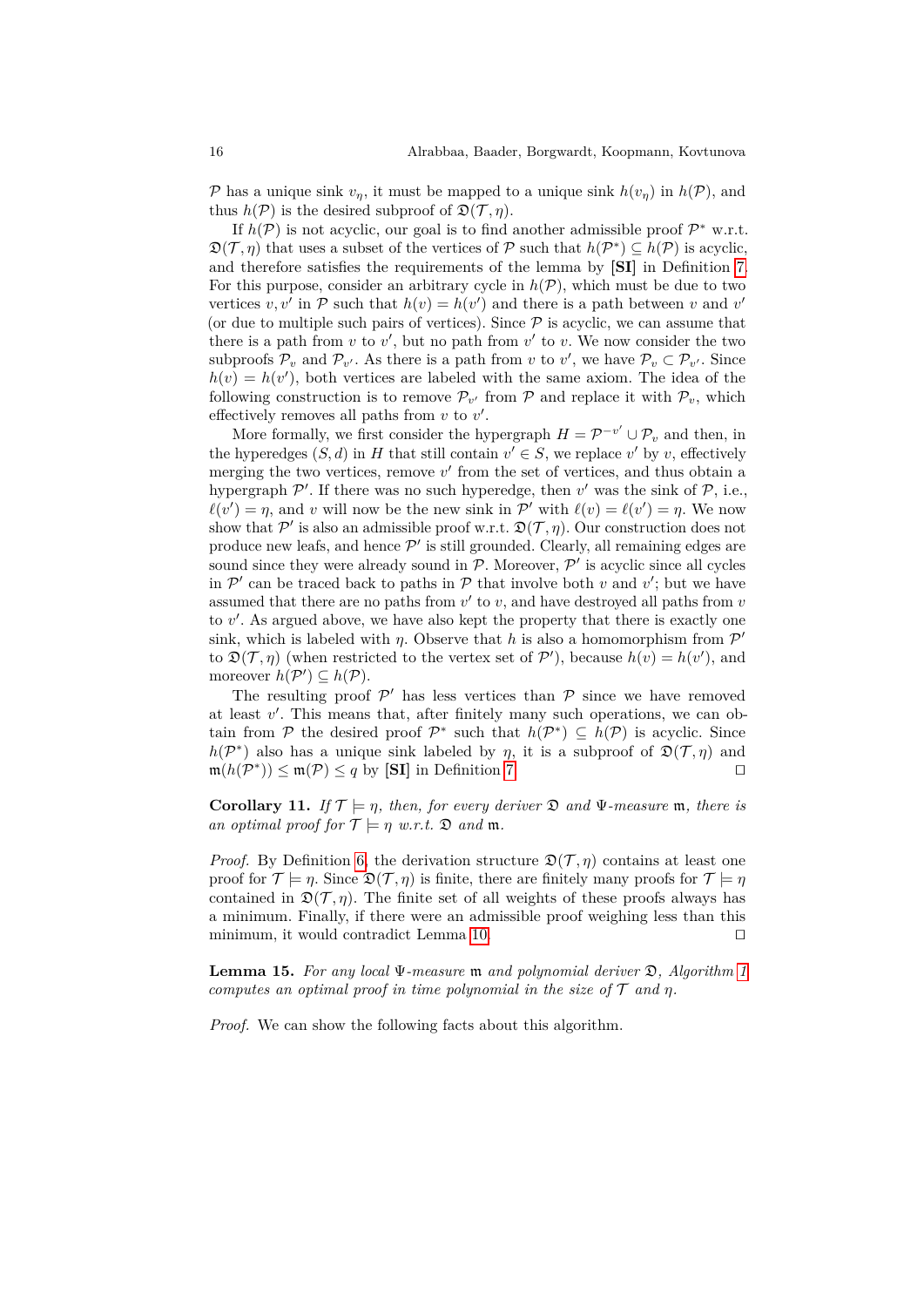<span id="page-16-2"></span>(I) *Whenever*  $\mathcal{P}(v)$  *is defined, then it is a proof for*  $\ell(v)$  *contained in*  $\mathfrak{D}(\mathcal{T}, \eta)$ *.* We prove this by induction on the order in which the hypergraphs  $\mathcal{P}(v)$ are constructed by Algorithm [1.](#page-9-0) The ones in Line [4](#page-9-4) consist of a single leaf *v*, which is labeled by a TBox axiom, and hence are sound, grounded, acyclic, and have the single sink *v*. Similarly,  $\mathcal{P}(v)$  in Line [6](#page-9-5) is always a proof since it consists of a single edge from  $\mathfrak{D}(\mathcal{T}, \eta)$ , has no leafs, and has *v* as the only sink.

Consider now the hypergraph  $P$  constructed in Line [14](#page-9-6) as a possible candidate for  $\mathcal{P}(v)$  (where  $v = d$ ). At this point, all  $\mathcal{P}(s)$ ,  $s \in S$ , are already defined since the counter  $k(e)$  can only reach  $|S|$  if each  $s \in S$ has already been chosen in Line [9,](#page-9-3) and thus  $P(s)$  must have been defined. Hence, by induction, each  $\mathcal{P}(s)$  is a proof for  $\ell(s)$  contained in  $\mathfrak{D}(\mathcal{T}, \eta)$ , and, because we assume that  $\mathfrak{D}(\mathcal{T}, \eta)$  contains no two vertices with the same label, must have  $s$  as sink. This shows that the hypergraph  $P$ constructed in Line [14](#page-9-6) is sound, grounded, and has a single sink, namely *v*. Finally,  $\mathcal{P}(v)$  is only updated to  $\mathcal P$  in Line [17](#page-9-2) if  $\mathcal P$  is acyclic and therefore it is a proof.

- <span id="page-16-0"></span>(II) If vertex *v* is chosen before vertex *w* in Line [9,](#page-9-3) then  $\mathfrak{m}(\mathcal{P}(v)) \leq \mathfrak{m}(\mathcal{P}(w))$ . We show that after choosing *v* in Line [9](#page-9-3) the algorithm cannot produce a new proof  $P$  in Line [14](#page-9-6) with  $\mathfrak{m}(P) < \mathfrak{m}(P(v))$ , and thus the smallest weight  $\min\{\mathfrak{m}(\mathcal{P}(w)) \mid w \in Q\}$  can never decrease. Consider the proof  $\mathcal P$  from Line [15.](#page-9-7) Since  $v \in S$ , we have  $\mathcal{P}(v) \subset \mathcal{P}$ , and therefore  $\mathfrak{m}(\mathcal{P}(v)) \leq \mathfrak{m}(\mathcal{P})$ by **[SI]**.
- <span id="page-16-1"></span>(III) *Algorithm [1](#page-9-0) terminates in polynomial time.*

Item [\(II\)](#page-16-0) implies that each vertex  $v \in V$  can be removed from  $Q$  at most once: in order for *v* to be added again to *Q* in Line [17,](#page-9-2) there would need to exist a proof other than  $\mathcal{P}(v)$  with the same sink *v* but a smaller weight, but according to [\(II\),](#page-16-0) after choosing *v* in Line [9,](#page-9-3) the algorithm does not construct any proofs with a weight smaller than  $\mathfrak{m}(\mathcal{P}(v))$  (for any sink). Therefore, in Line [14,](#page-9-6) during the complete run of the algorithm, each edge  $(S, d) \in E$  will be used at most once. Moreover, all primitive operations in the algorithm can be done in polynomial time, such as checking acyclicity of hypergraphs in Line [15](#page-9-7) or finding the minimal value  $\mathfrak{m}(\mathcal{P}(v))$  in Line [9.](#page-9-3) It follows that Algorithm [1](#page-9-0) terminates in time polynomial in the size of  $\mathfrak{D}(\mathcal{T}, \eta)$ , which is polynomial in the size of  $\mathcal T$  and  $\eta$ .

<span id="page-16-3"></span>(IV) *Every vertex*  $v \in V$  *that is the sink of a proof*  $P$  *contained in*  $\mathfrak{D}(\mathcal{T}, \eta)$  *is added to Q at some point.*

We prove this by induction on the structure of  $\mathcal{P}$ . If  $\mathcal{P}$  contains only *v*, then either  $\ell(v) \in \mathcal{T}$ , and hence *v* is added to *Q* in Line [4,](#page-9-4) or otherwise there is an edge  $(\emptyset, v)$  in  $\mathcal P$  (and hence in E), in which case v is added to *Q* in Line [6.](#page-9-5)

If  $P$  has more than one vertex, then it must contain at least one edge  $e = (S, v) \in E$ , where each  $s \in S$  is the sink of a subproof of  $P$  in  $\mathfrak{D}(\mathcal{T}, \eta)$ . By induction we know that each  $s \in S$  is added to  $Q$  at some point during the algorithm. By Item [\(III\),](#page-16-1) they must also be removed from *Q* at some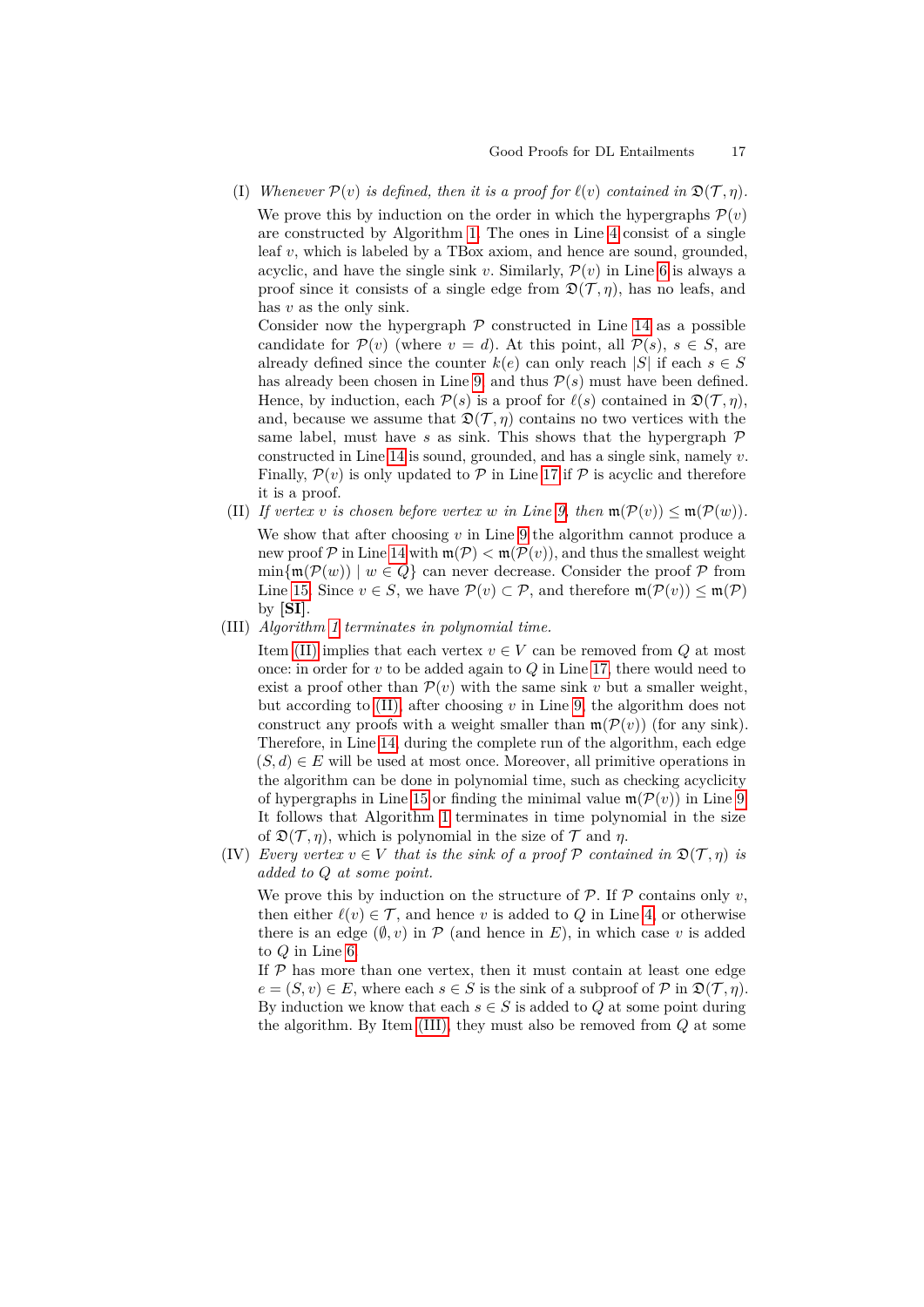point afterwards, and hence eventually  $k(e)$  reaches |*S*| in Line [13.](#page-9-8) If  $\mathcal{P}(v)$ was already defined at this point, then *v* had already been added to *Q* earlier. Otherwise, *v* is now added to *Q* in Line [17.](#page-9-2)

<span id="page-17-0"></span>(V) When the algorithm terminates and  $\mathcal{P}(v)$  is defined, then  $\mathfrak{m}(\mathcal{P}(v))$  is *minimal among all proofs for*  $\ell(v)$  *contained in*  $\mathfrak{D}(\mathcal{T}, \eta)$ *.* 

By  $(I)$ ,  $\mathcal{P}(v)$  is a proof of this form. Assume to the contrary that there is a proof P for  $\ell(v)$  contained in  $\mathfrak{D}(\mathcal{T}, \eta)$  such that  $\mathfrak{m}(\mathcal{P}) < \mathfrak{m}(\mathcal{P}(v))$ . Then  $P$  and  $P(v)$  must both have the sink *v*, because we assume that  $\mathfrak{D}(\mathcal{T}, \eta)$  contains no two vertices with the same label. Assume moreover that

- i) P is an optimal proof for  $\ell(v)$ , that is,  $\mathfrak{m}(\mathcal{P}) \leq \mathfrak{m}(\mathcal{P}')$  for every other proof  $\mathcal{P}'$  for  $\ell(v)$  in  $\mathfrak{D}(\mathcal{T}, \eta)$  (cf. Corollary [11\)](#page-7-2), and
- ii) among all other vertices  $v' \in V$  for which there exists a proof  $\mathcal{P}'$ for  $\ell(v')$  in  $\mathfrak{D}(\mathcal{T}, \eta)$  such that  $\mathfrak{m}(\mathcal{P}') < \mathfrak{m}(\mathcal{P}(v'))$ , we also have  $\mathfrak{m}(\mathcal{P}) \leq \mathfrak{m}(\mathcal{P}')$  and whenever  $\mathfrak{m}(\mathcal{P}) = \mathfrak{m}(\mathcal{P}'),$  then  $|\mathcal{P}| \leq |\mathcal{P}'|.$

Since  $P$  is optimal, we know that it has a unique last inference step  $(S, v)$ . We show that, for every vertex  $w \in S$ , an optimal proof was assigned to  $\mathcal{P}(w)$  before *v* was chosen in Line [9.](#page-9-3) We first show that for every  $w \in S$ , the subproof  $\mathcal{P}_w$  must be similarly minimal.

If this were not the case, then there would be a proof  $\mathcal{P}'_w$  for  $\ell(w)$ in  $\mathfrak{D}(\mathcal{T}, \eta)$  such that  $\mathfrak{m}(\mathcal{P}'_w) < \mathfrak{m}(\mathcal{P}_w)$ . But then, by locality, we have  $\mathfrak{m}(\mathcal{P}[w \mapsto \mathcal{P}''_w]) < \mathfrak{m}(\mathcal{P})$ , where  $\mathcal{P}''_w$  is constructed from  $\mathcal{P}'_w$  by renaming all vertices except *w*. Since  $\mathcal{P}[w \mapsto \mathcal{P}''_w]$  is an admissible proof for  $\ell(v)$ w.r.t.  $\mathfrak{D}(\mathcal{T}, \eta)$ , by Lemma [10](#page-7-1) we know that  $\mathfrak{D}(\mathcal{T}, \eta)$  contains a proof  $\mathcal{P}'$ for  $\ell(v)$  with  $\mathfrak{m}(\mathcal{P}') \leq \mathfrak{m}(\mathcal{P}[w \mapsto \mathcal{P}''_w]) < \mathfrak{m}(\mathcal{P})$ , contradicting the optimality of P. Hence,  $\mathcal{P}_w$  must be optimal among all proofs for  $\ell(w)$  in  $\mathfrak{D}(\mathcal{T}, \eta).$ 

Moreover, by **[SI]**, we have  $\mathfrak{m}(\mathcal{P}_w) \leq \mathfrak{m}(\mathcal{P})$  and  $|\mathcal{P}_w| < |\mathcal{P}|$ . By Assump-tion ii) and [\(IV\),](#page-16-3) this means that  $\mathcal{P}(w)$  is also optimal w.r.t. m among all proofs for  $\ell(w)$  in  $\mathfrak{D}(\mathcal{T}, \eta)$ .

Since both  $\mathcal{P}_w$  and  $\mathcal{P}(w)$  are optimal in this sense, we obtain that

$$
\mathfrak{m}(\mathcal{P}(w)) = \mathfrak{m}(\mathcal{P}_w) \leq \mathfrak{m}(\mathcal{P}) < \mathfrak{m}(\mathcal{P}(v)),
$$

which by  $(II)$  means that  $w$  must have been chosen (in Line [9\)](#page-9-3) before  $v$ . To summarize, for every vertex  $w \in S$ , we know that an optimal proof for  $\ell(w)$  with weight  $\mathfrak{m}(\mathcal{P}_w)$  has already been assigned to  $\mathcal{P}(w)$  before *v* is chosen in Line [9,](#page-9-3) and moreover each  $w \in S$  was chosen before *v*. But then, for one of these vertices  $w$  (the last one to be processed), a proof  $\mathcal{P}'$  is constructed from the subproofs  $\mathcal{P}(w)$  and the edge  $(S, v)$  in Line [14.](#page-9-6) If we consider the variant  $\mathcal{P}''$  of  $\mathcal{P}'$  where each of the subproofs  $\mathcal{P}(w)$  is renamed such that it shares only the vertex *w* with the rest of the proof, then by locality we have  $\mathfrak{m}(\mathcal{P}'') = \mathfrak{m}(\mathcal{P}')$ . Moreover, since  $\mathfrak{m}(\mathcal{P}(w)) = \mathfrak{m}(\mathcal{P}_w)$ holds for all  $w \in S$ , locality also yields that  $\mathfrak{m}(\mathcal{P}'') = \mathfrak{m}(\mathcal{P})$ . Since  $\mathcal{P}'$ was constructed as a candidate for  $\mathcal{P}(v)$  by the algorithm, we know that  $\mathfrak{m}(\mathcal{P}(v)) \leq \mathfrak{m}(\mathcal{P}') = \mathfrak{m}(\mathcal{P})$ , which contradicts our assumption that  $\mathfrak{m}(\mathcal{P}) < \mathfrak{m}(\mathcal{P}(v))$ . We obtain that  $\mathcal{P}(v)$  must be optimal.